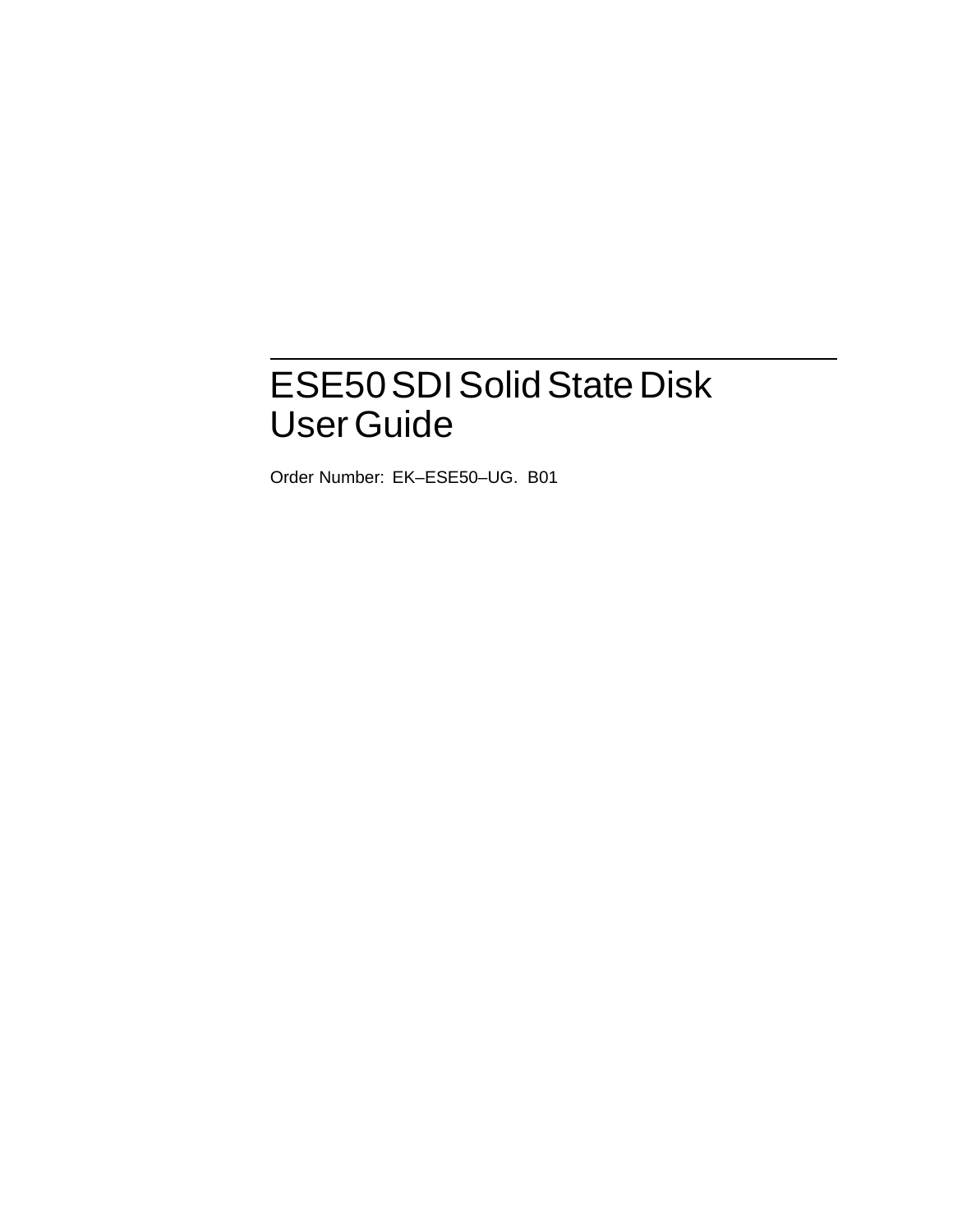#### **June 1993**

The information in this document is subject to change without notice and should not be construed as a commitment by Digital Equipment Corporation. Digital Equipment Corporation assumes no responsibility for any errors that may appear in this document.

The software described in this document is furnished under a license and may be used or copied only in accordance with the terms of such licence.

© Digital Equipment Corporation 1992, 1993.

All Rights Reserved.

Printed in U.S.A.

The following are trademarks of Digital Equipment Corporation: Digital, HSC40, HSC60, HSC70, HSC90, KDM, OpenVMS, RA, SA, SDI, VMS, and the DIGITAL logo.

All other trademarks and registered trademarks are the property of their respective holders.

This document was prepared using VAX DOCUMENT, Version 2.1.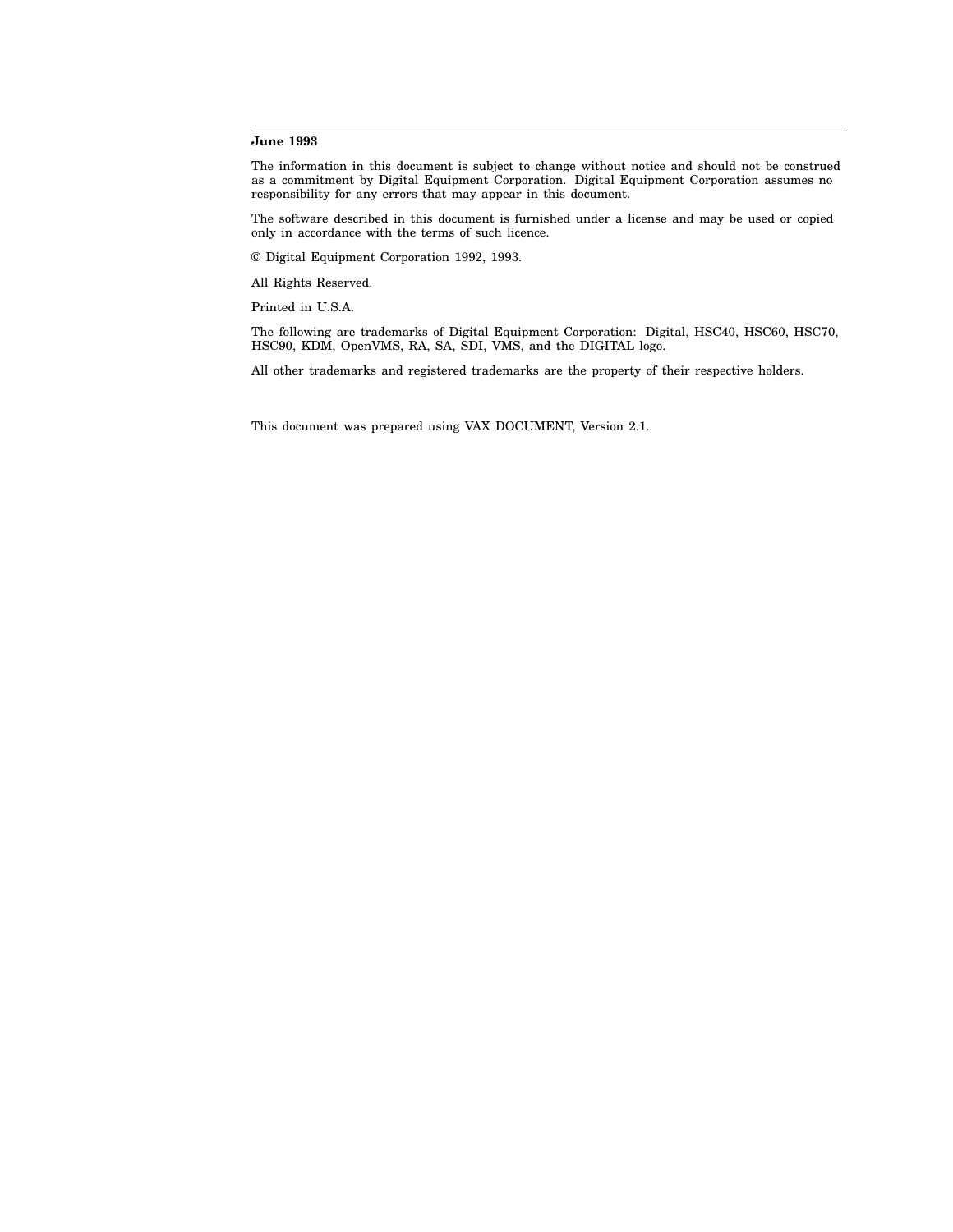# **Contents**

|              | <b>Preface</b>      |                                      | $\vee$  |
|--------------|---------------------|--------------------------------------|---------|
| 1            | <b>Introduction</b> |                                      |         |
|              | 1.1                 |                                      | $1 - 1$ |
|              | 1.1.1               | Media Type, Model Byte, and Capacity | $1 - 3$ |
|              | 1.2                 |                                      | $1 - 4$ |
|              | 1.3                 |                                      | $1 - 4$ |
|              | 1.4                 | Drive-Resident Diagnostics Overview  | $1 - 5$ |
|              | 1.5                 | User Precautions/Recommendations     | $1 - 5$ |
|              | 1.5.1               |                                      | $1 - 5$ |
|              | 1.5.2               |                                      | $1 - 6$ |
|              | 1.5.3               | Recommended Operating Temperature    | $1 - 7$ |
|              | 1.5.4               |                                      | $1 - 7$ |
|              | 1.6                 |                                      | $1 - 9$ |
|              | 1.7                 |                                      | $1 - 9$ |
| $\mathbf{2}$ | <b>Installation</b> |                                      |         |
|              | 2.1                 |                                      | $2 - 1$ |
|              | 2.2                 |                                      | $2 - 1$ |
|              | 2.3                 |                                      | $2 - 2$ |
|              | 2.4                 |                                      | $2 - 4$ |
|              | 2.4.1               |                                      | $2 - 4$ |
|              | 2.4.2               | Installing Internal Power Cords      | $2 - 4$ |
|              | 2.4.3               | Installing External SDI Cables       | $2 - 4$ |
|              | 2.5                 |                                      | $2 - 5$ |
|              | 2.6                 |                                      | $2 - 7$ |
| 3            |                     | <b>Operating Instructions</b>        |         |
|              | 3.1                 |                                      | 3–1     |
|              | 3.2                 |                                      | $3 - 1$ |
|              | 3.3                 |                                      | $3 - 2$ |
|              | 3.3.1               |                                      | $3 - 2$ |
|              | 3.3.2               | Operator Control Panel Lamp Testing  | $3 - 2$ |
|              | 3.3.3               |                                      | $3 - 3$ |
|              | 3.4                 | Programming the Drive Unit Address   | $3 - 4$ |
|              | 3.5                 |                                      | $3 - 6$ |

3.5.1 Normal Mode Setup . . . . . . . . . . . . . . . . . . . . . . . . . . . . . . . . . . . . . . . 3–6 3.5.2 Fault Display Mode Setup . . . . . . . . . . . . . . . . . . . . . . . . . . . . . . . . . . 3–6 3.5.3 Test Mode Setup . . . . . . . . . . . . . . . . . . . . . . . . . . . . . . . . . . . . . . . . . 3–8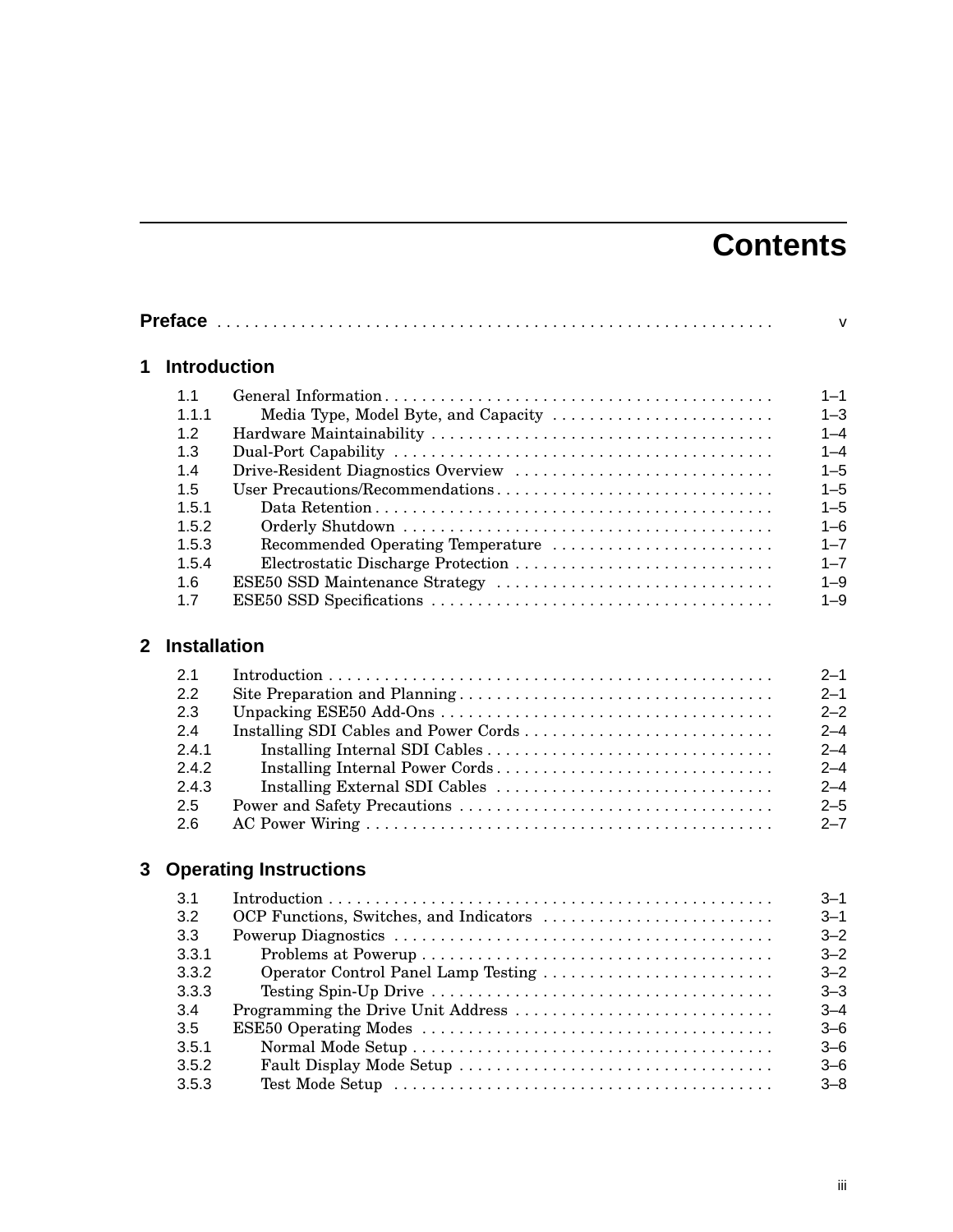## **4 Diagnostics**

|     | 4–1     |
|-----|---------|
|     | $4 - 1$ |
|     | $4 - 2$ |
| 4.3 | $4 - 2$ |

## **A Customer Equipment Maintenance**

| - A.1 | A–1   |
|-------|-------|
| A.1.1 | A–1   |
| A.1.2 | $A-2$ |
| A.1.3 | $A-2$ |
| A 14  | $A-2$ |

## **Index**

## **Figures**

| $1 - 1$ |                                           | $1 - 2$ |
|---------|-------------------------------------------|---------|
| $1 - 2$ | Typical ESE50 SSD Subsystem Configuration | $1 - 4$ |
| $1 - 3$ |                                           | $1 - 5$ |
| $1 - 4$ |                                           | $1 - 8$ |
| $2 - 1$ |                                           | $2 - 3$ |
| $2 - 2$ | 881 Power Controller (Example)            | $2 - 6$ |
| $2 - 3$ |                                           | $2 - 8$ |
| $3 - 1$ |                                           | $3 - 2$ |
| $-2$    |                                           | $3 - 5$ |
| $3 - 3$ |                                           | $3 - 7$ |
| $-3-4$  |                                           | $3 - 7$ |
| $3 - 5$ |                                           | $3 - 8$ |
| $3 - 6$ |                                           | $3 - 8$ |
| $4 - 1$ |                                           | $4 - 3$ |
| $A-1$   | Customer Equipment Maintenance Log        | $A - 3$ |

## **Tables**

| $1 - 1$ |                                                                                          | $1 - 3$  |
|---------|------------------------------------------------------------------------------------------|----------|
| $1 - 2$ |                                                                                          | 1–6      |
| $1 - 3$ | Specifications for the ESE50 SSD $\dots \dots \dots \dots \dots \dots \dots \dots \dots$ | $1 - 9$  |
| $1 - 4$ | Additional Electrical Specifications by Model for the ESE50 SSD                          | $1 - 10$ |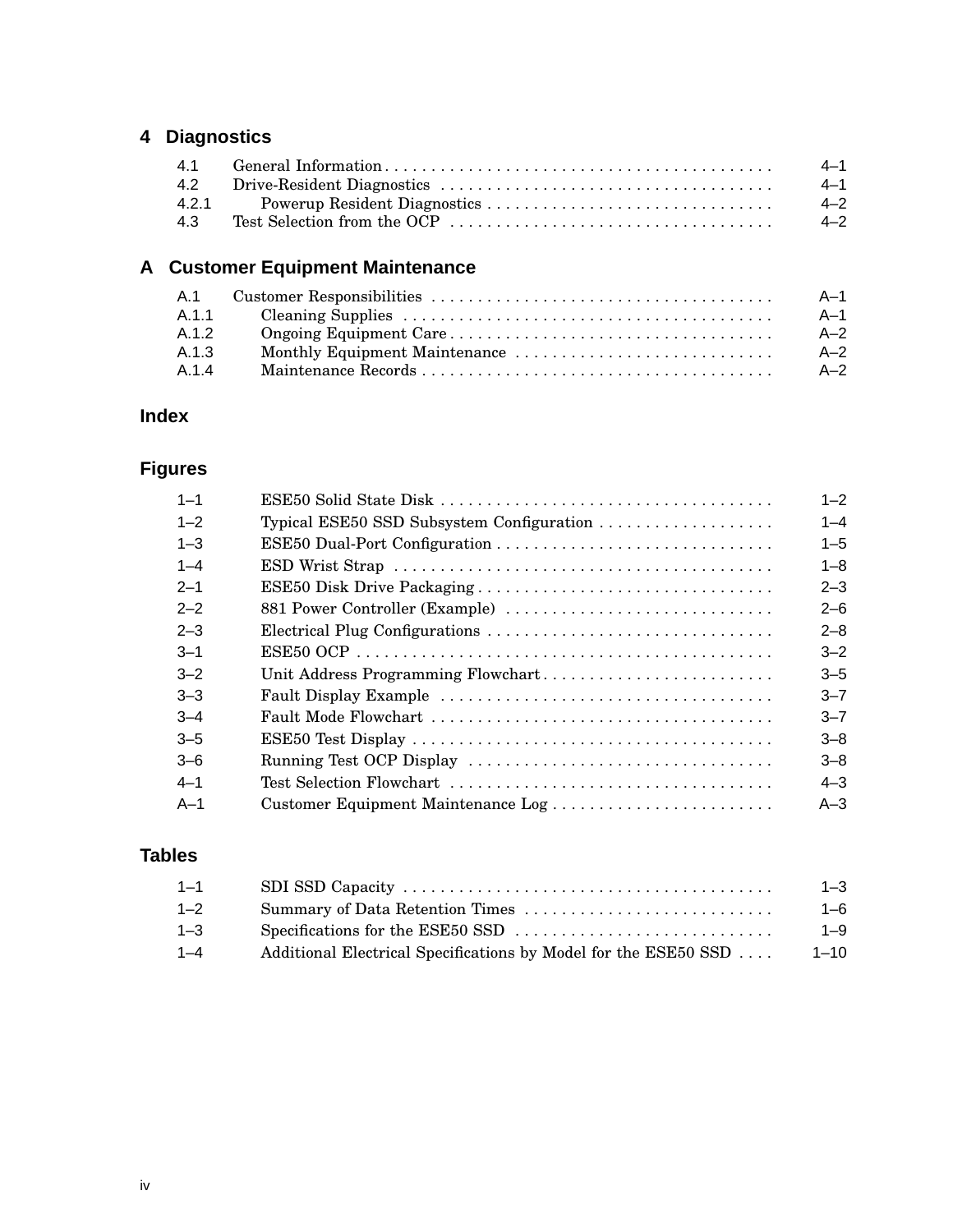## **Preface**

This manual contains the following information:

- ESE50 solid state disk specifications
- Environmental considerations
- Installation information and references
- Start-up procedures
- Acceptance testing criteria
- Troubleshooting procedures

Although this manual is written primarily for ESE50 solid state disk customers, installation procedures described or referenced in this manual are intended for Digital Customer Services engineers performing original installation of the ESE50 solid state disk. Qualified Customer Services engineers must be trained in the following:

- ESE50 solid state disk
- DSA concepts
- ESD procedures

This manual does not cover cabinet cable routing and connections. Specific information concerning subsystem cabinet-related procedures can be found in product-specific manuals. A list of related documentation follows:

| <b>Document Title</b><br><b>Order Number</b>                  |                |  |
|---------------------------------------------------------------|----------------|--|
| SA300/SA350 Storage Array Family Configuration Guide          | $EK$ -SA300-CG |  |
| SA600/SA800 Storage Array Family Configuration Guide          | $EK$ -SA600-CG |  |
| SA650/SA850 Storage Array Family Configuration Guide          | $EK$ -SA650-CG |  |
| SAxxx Storage Array Family Configuration Guide<br>EK-SAxxx-CG |                |  |

#### **Conventions Used in This Guide**

The following conventions are used in this guide:

**Note** — Notes provide general information on the current topic.

**Caution** — Cautions provide information to prevent damage to equipment or software. Read these carefully.

**Warning** — Warnings contain information to prevent personal injury. Read these carefully.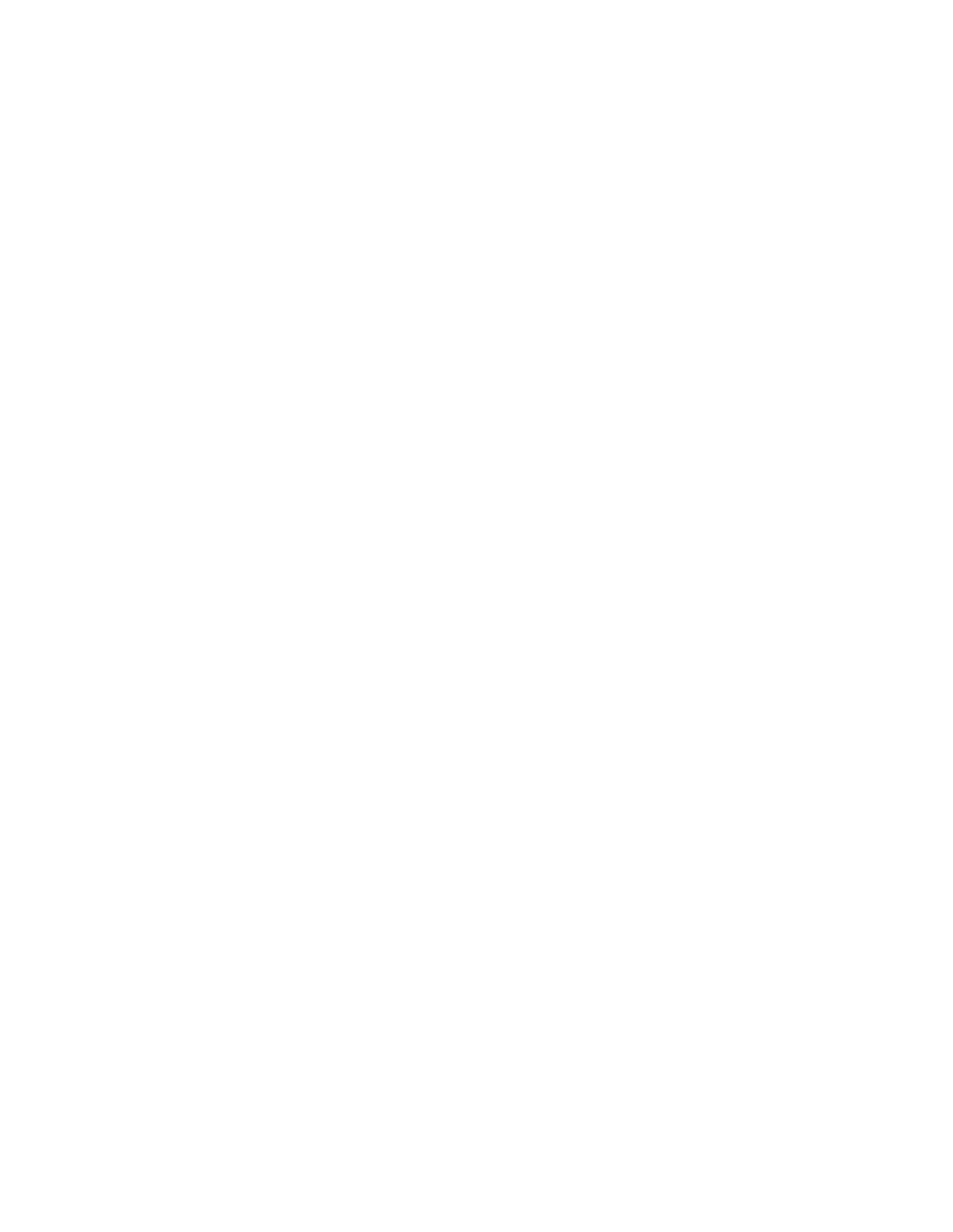# **1 Introduction**

## **1.1 General Information**

The ESE50 solid state disk (SSD) is a member of the Digital Storage Architecture/Standard Disk Interconnect (DSA/SDI) family, and is plugcompatible with all DSA/SDI controllers.

The ESE50 solid state disk is a random access low latency mass storage device that uses DRAM semiconductor technology for fast response time. The ESE50 is Digital's fastest disk drive and is used when I/O response time is a key metric. The ESE50 is contained in a half rack (RA92 style) enclosure with its own power and data retention capabilities. It connects and operates on the standard disk interface (SDI) and may be used with controllers implementing this bus. The operator control panel (OCP) from the RA9x disk drive is also used on the ESE50 SSD. The ESE50 can also be packaged in any SA3xx, SA6xx, SA8xx, or SA9xx storage array cabinet.

The following controllers support the ESE50:

- HSC (40/60/65/70/90/95)
- KDM70

The ESE50 has been tested under OpenVMS Versions 5.4 and 5.5. Under these versions, the ESE50 is identified as a DU device (rather than by the ESE50 name). Identification as a DU device does not impact any standard Digital disk functionality. Shadowing, failover, dual porting, bound volumes, and so forth are supported.

However, when running the ESE50 under OpenVMS Versions 5.4-n, 5.5, or 5.5-1, key things to be aware of are:

- All shadow sets must be comprised of the same capacity ESE50 units.
- Controller-based volume shadow sets require manual verification that all members of the shadow set are on the same controller.

The ESE50 is fully supported under OpenVMS Version 5.5-2 and OpenVMS AXP Version 1.5 (and all subsequent releases).

Figure 1–1 shows an ESE50 solid state disk.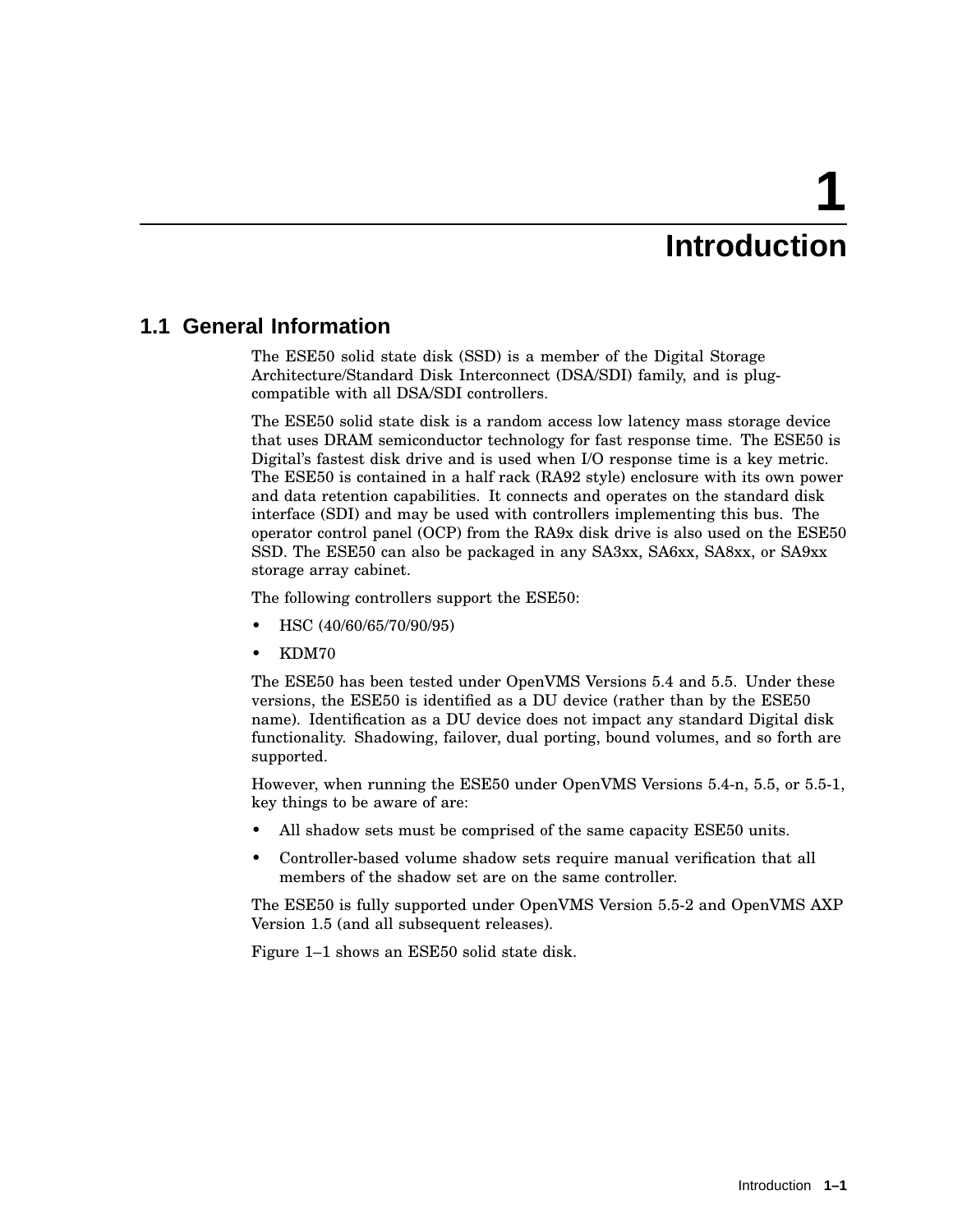#### **Introduction 1.1 General Information**

**Figure 1–1 ESE50 Solid State Disk**

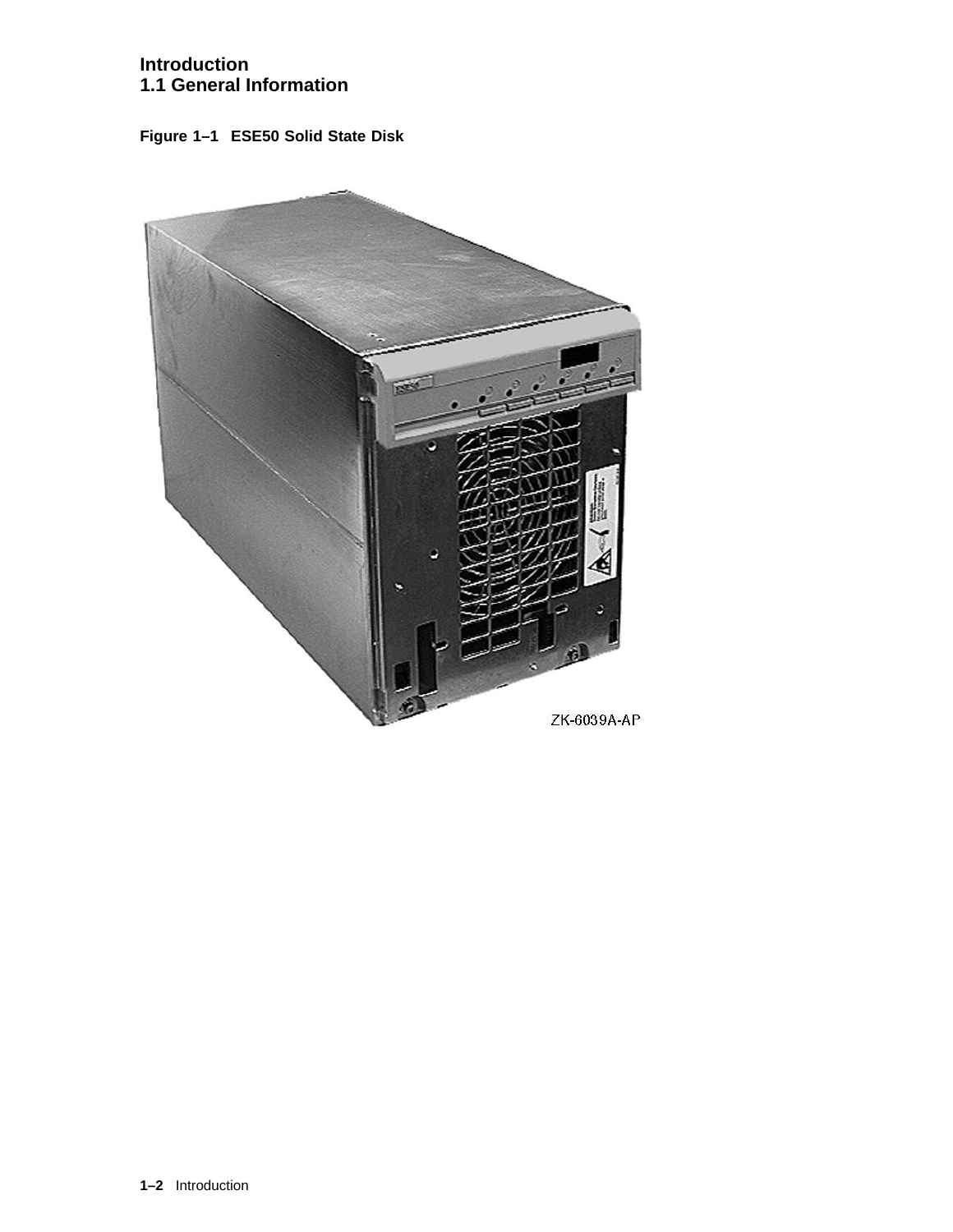#### **1.1.1 Media Type, Model Byte, and Capacity**

The ESE50 has a unique media type and model byte depending on the capacity. This is done for operating system compatibility.

| Option      | Media Type | <b>Model Byte</b> | Capacity (LBNs) |
|-------------|------------|-------------------|-----------------|
| ESE50–AA,AB | ESE52      | 31                | 238080          |
| ESE50–BA,BB | ESE56      | 48                | 1196544         |
| ESE50-DA,DB | ESE58      | 49                | 1915392         |

The storage medium for the ESE50 SSD are 4M bit DRAMs and the data is accessed in 512-byte blocks. The formatted capacity of the ESE50 option is shown in Table 1–1.

| Table 1-1 SDI SSD Capacity |  |
|----------------------------|--|
|                            |  |

| Option <sup>1</sup> | No. of<br><b>Arrays</b> | <b>Unformatted</b><br>Capacity | <b>Formatted</b><br>Capacity | No. of<br><b>LBN Cyl's</b> | No. of<br>Logical<br><b>Blocks</b> |
|---------------------|-------------------------|--------------------------------|------------------------------|----------------------------|------------------------------------|
| $ESE50-Ax$          | 2                       | 128.0 MB                       | 121.9 MB                     | 465                        | 238080                             |
| $ESE50-Bx$          | 10                      | 640.0 MB                       | 612.6 MB                     | 2337                       | 1196544                            |
| $ESE50-Dx$          | 16                      | 1024.0 MB                      | 980.6 MB                     | 3741                       | 1915392                            |
|                     |                         |                                |                              |                            |                                    |

1 "x" equals "A" for 120 Vac or "B" for 240 Vac.

The ESE50 has the following common characteristics:

- 20.0 megabits/second transfer rate
- Full data retention
- Extensive resident microcode diagnostics
- Internal error log capabilities
- Multifunction OCP

Figure 1–2 represents a typical ESE50 SSD subsystem configuration including an SDI controller.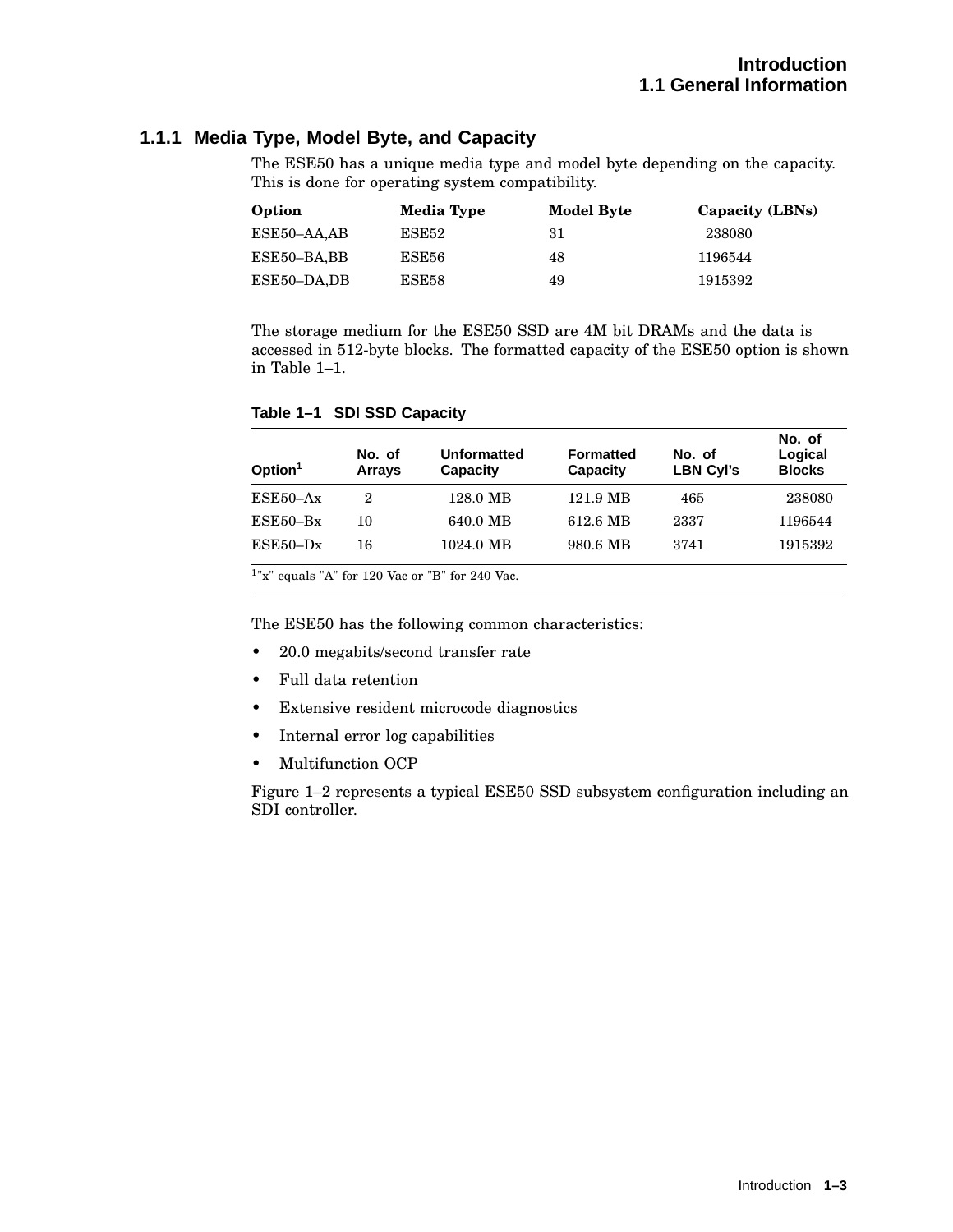

**Figure 1–2 Typical ESE50 SSD Subsystem Configuration**

## **1.2 Hardware Maintainability**

The ESE50 SSD uses modular field replaceable units (FRUs) for easy access and servicing. An extensive set of drive-resident microcode diagnostics and a drive-resident error log help simplify problem isolation.

## **1.3 Dual-Port Capability**

Ports are enabled by the port select switches (A or B) on the front of the OCP. With both port switches selected, the ESE50 operates in a static dual-port mode. Static dual porting means that an SSD is shared between two controllers but is on line to only one controller at a time for data transfers. The second controller must wait until the drive is available before placing the drive on line.

An additional SDI cable is required for dual porting. Figure 1–3 shows an ESE50 dual-port configuration.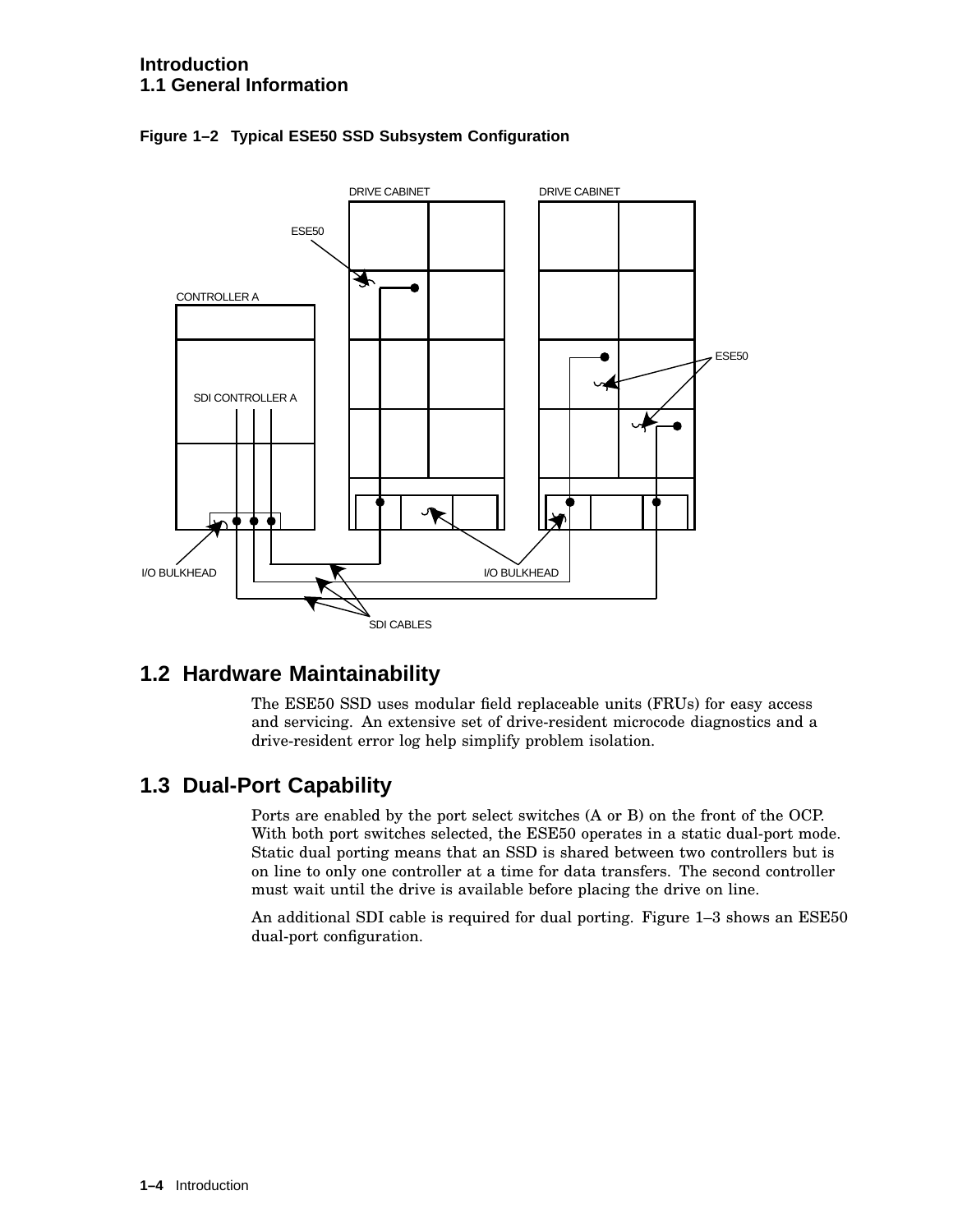**Figure 1–3 ESE50 Dual-Port Configuration**



## **1.4 Drive-Resident Diagnostics Overview**

Drive-resident diagnostics run during powerup and spin-up cycles to test basic drive functions.

Patrol diagnostics run periodically during normal operations.

Drive-resident diagnostics can be run from the OCP while the drive is off line. See Chapter 4 for a list of drive-resident diagnostics.

## **1.5 User Precautions/Recommendations**

Digital recommends that certain precautions be taken to protect equipment and user data. These precautions involve data backup methods, recommended operating temperatures, and electrostatic discharge protection, and are described in this section.

## **1.5.1 Data Retention**

The ESE50 provides data nonvolatility through the use of an integrated data retention system. This data retention system is comprised of a controller, an SCSI magnetic Winchester disk drive, and batteries. Data retention is invoked *only* when ac power is lost to the ESE50 unit during normal operation. In this situation, the batteries will power the unit while all data in the memory arrays is transferred to the Winchester disk drive. If ac power is restored any time during the transfer process, then the ESE50 unit is instantly available. On Rev. A and B ESE50 units, the ESE50–AA/AB (120 MB) and ESE50–BA/BB (600 MB) options contain the complete data retention system. On Rev. C ESE50 units, the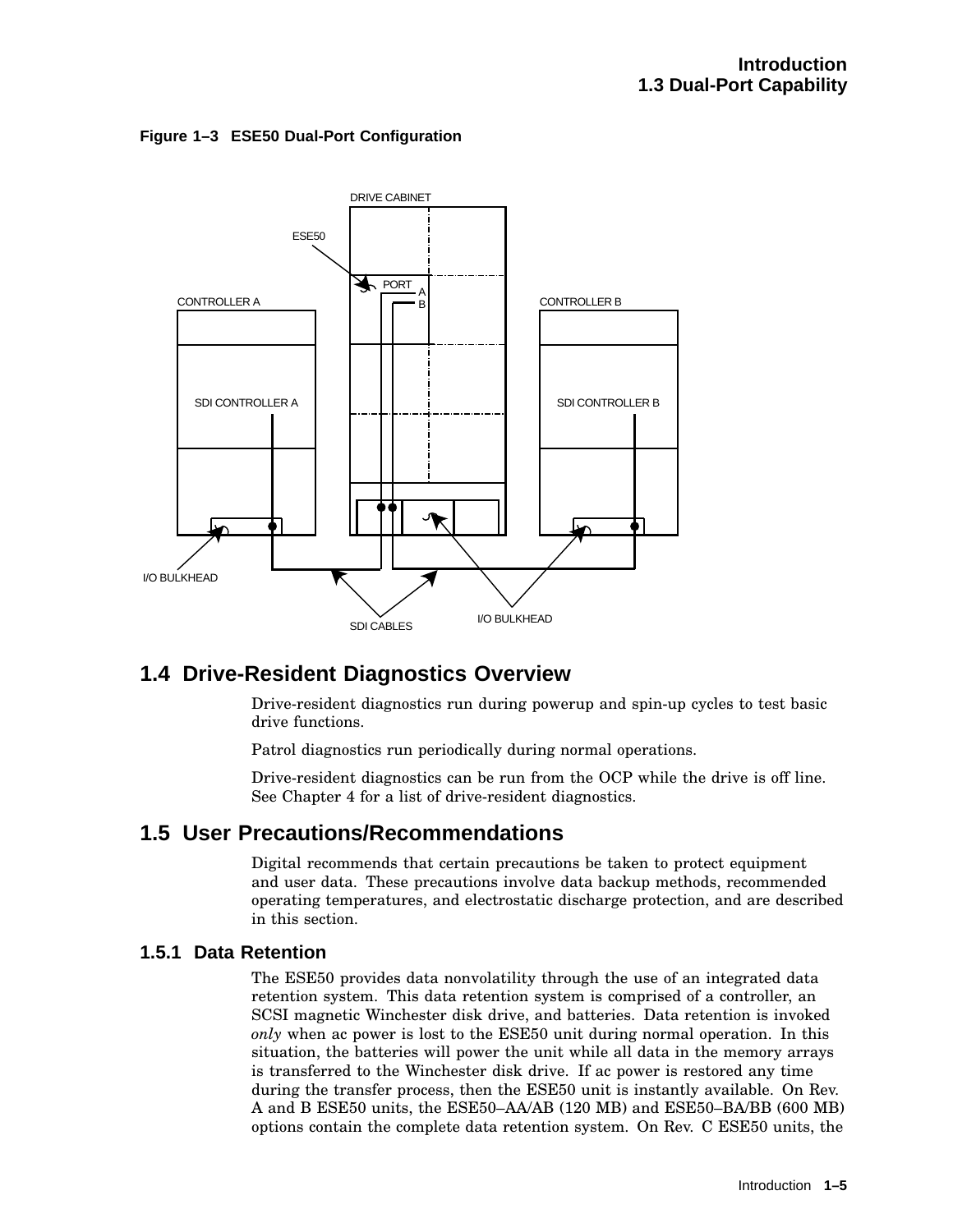#### **Introduction 1.5 User Precautions/Recommendations**

ESE50–AA/AB (120 MB), ESE50–BA/BB (600 MB), and ESE50–DA/DB (1 GB) options options contain the complete data retention system.

Table 1–2 lists the data retention times.

| <b>Revision</b> | Data<br><b>Retention</b><br><b>Time</b> | <b>Backup</b><br>Time | <b>Start Time</b> | <b>Maximum Number of</b><br><b>Complete Backups</b><br>(Within Two-Hour<br>Period) <sup>+</sup> |
|-----------------|-----------------------------------------|-----------------------|-------------------|-------------------------------------------------------------------------------------------------|
| A or B          | 120 MB                                  | 90 seconds            | 120 seconds       | 8                                                                                               |
| A or B          | 600 MB                                  | 360 seconds           | 390 seconds       | 2                                                                                               |
| C               | 120 MB                                  | 60 seconds            | 90 seconds        | 16                                                                                              |
| C               | 600 MB                                  | 300 seconds           | 360 seconds       | $\overline{4}$                                                                                  |
| C               | $1$ GB                                  | 480 seconds           | 540 seconds       | 3                                                                                               |
|                 |                                         |                       |                   |                                                                                                 |

#### **Table 1–2 Summary of Data Retention Times**

†A two-hour battery recharge period is required afterward. Power failure exceeding this duty cycle may result in data loss.

Although the ESE50 provides nonvolatile features, it is the user's responsibility to protect data by using proper backup procedures similar to backup of magnetic disks. The following backup methods are recommended for an ESE50:

• File duplication

This method normally involves copying the data onto removable media, such as magnetic tape.

• Journaling

This method is recommened for files up to the last checkpoint or backup.

**Caution** \_

A data retention operation *does not* occur when the ESE50 main ac power switch, located on the rear panel, is turned off. A data retention operation is invoked automatically only *when ac power is lost to the input power cord*. Refer to Section 1.5.2 for the orderly shutdown procedures.

#### **1.5.2 Orderly Shutdown**

To shut down an ESE50–AA/AB, –BA/BB (Rev. A, B, or C) , or –DA/DB (Rev. C) system and to preserve data within the data retention system, the following procedures are recommended:

- 1. Dismount the ESE50 unit from the OpenVMS operating system *without* using the /NOUNLOAD qualifier. Wait for the RUN indicator to extinguish (approximately six minutes) while data is transferred to the ESE50 internal Winchester disk.
- 2. Press the RUN/STOP button out, and wait for the RUN indicator to extinguish (approximately six minutes) while data is transferred to the ESE50 internal Winchester disk.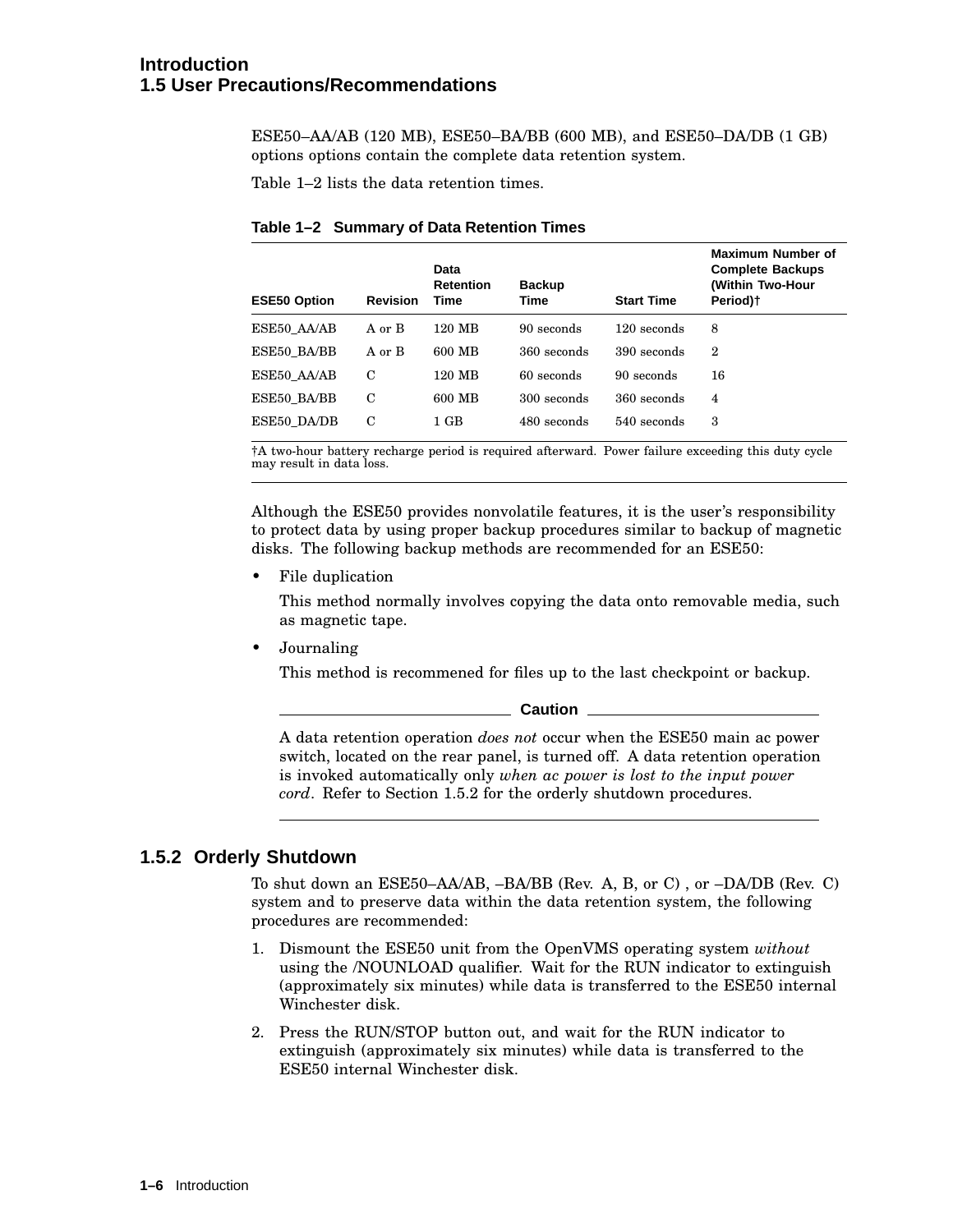**Caution**

The ESE50 data retention system should never be considered a substitute for a site-specific data backup policy. The ESE50 should be treated as any other master media in this regard.

#### **1.5.3 Recommended Operating Temperature**

The ESE50 SSD is designed to operate in a Class A environment.

#### **1.5.4 Electrostatic Discharge Protection**

Electrostatic discharge (ESD) is caused by the buildup and release of static electricity. An electrical charge from a person or object can damage hardware components and result in premature device or option failure.

**Caution**

To avoid product damage, always use ESD grounding straps when handling static-sensitive modules and components.

Use the following guidelines when handling static-sensitive components and modules:

- Read all instructions and installation procedures included with the static control materials and kits.
- Wear a properly grounded ESD wrist strap when handling modules, components, or static-sensitive devices. Figure 1–4 shows an ESD wrist strap in use.

When using an ESD wrist strap:

- Ensure that the wrist strap fits snugly for proper conductivity.
- Attach the alligator clip securely to a clean, unpainted, grounded metal surface, such as the drive or cabinet chassis.
- Do not overextend the grounding cord.
- Use static-protective containers to transfer modules and components (including bags and tote boxes).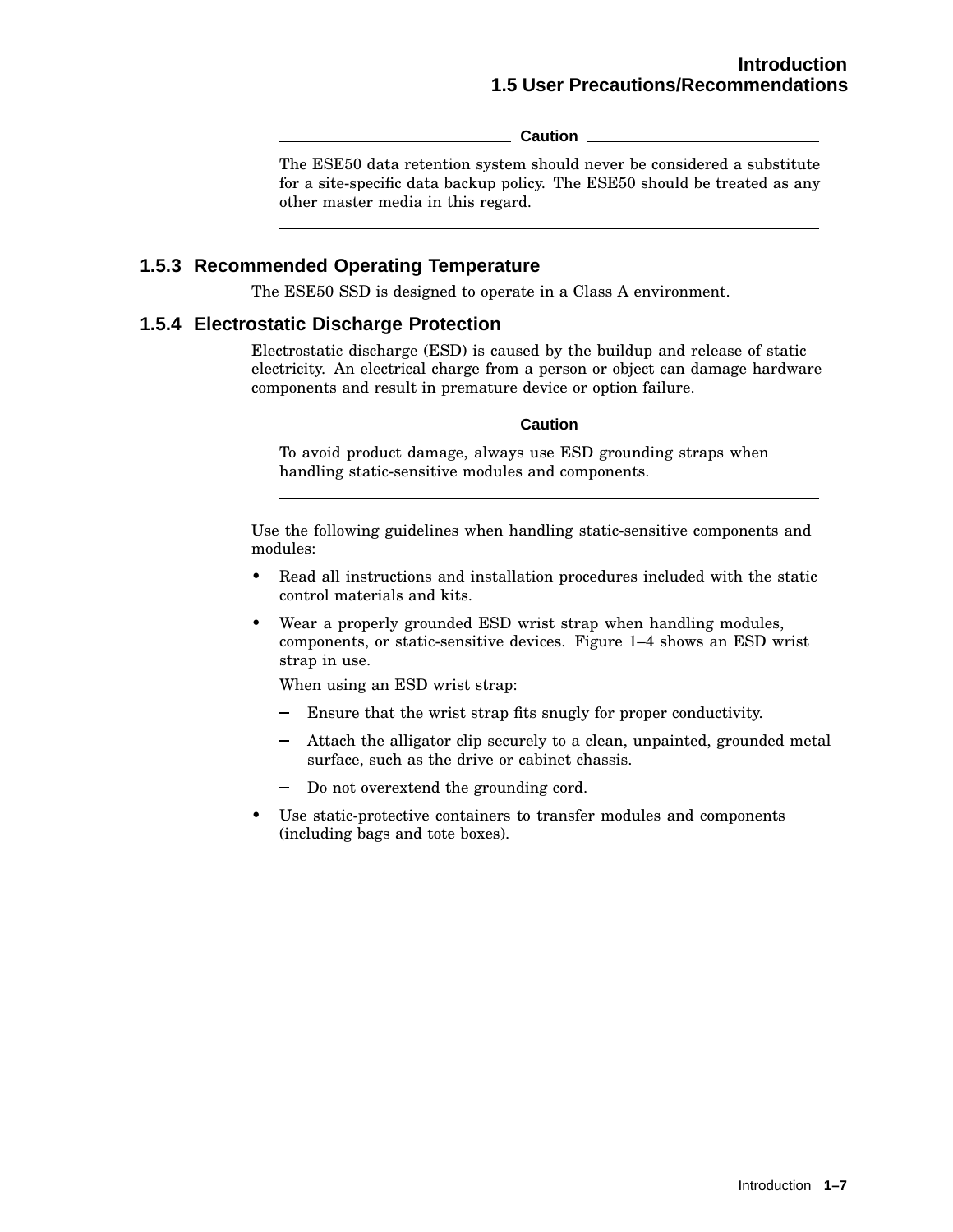#### **Introduction 1.5 User Precautions/Recommendations**

**Figure 1–4 ESD Wrist Strap**

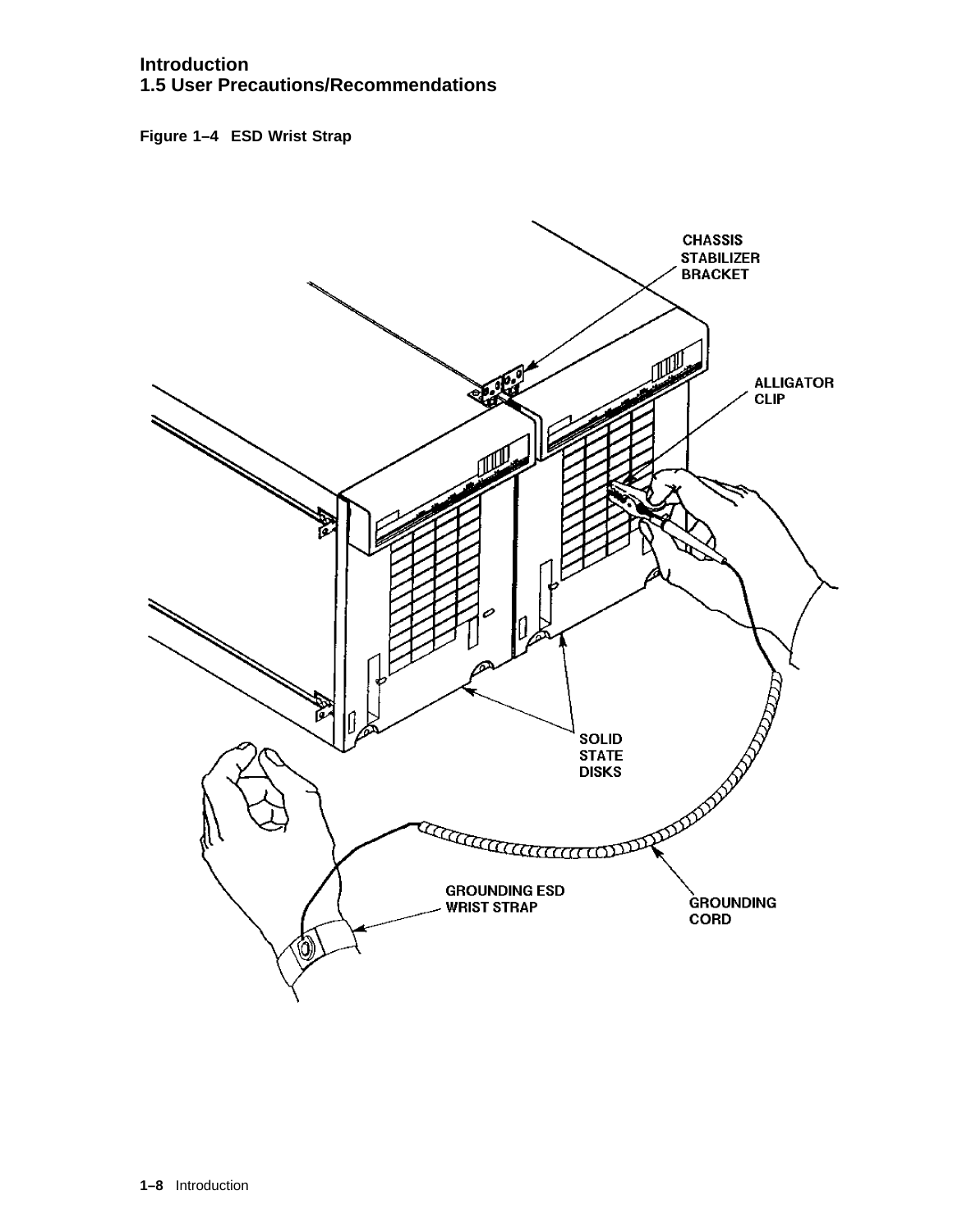## **1.6 ESE50 SSD Maintenance Strategy**

It is recommended that only trained Digital Customer Services engineers attempt to service an ESE50 SSD.

To repair an ESE50, replace the FRU. An extensive set of drive-resident microcode diagnostics and a drive-resident error log help simplify problem isolation. A listing to all ESE50 FRUs is contained in the *ESE50 Electronic Storage Element Service Guide*.

Appendix A describes the customer's equipment maintenance responsibilities.

## **1.7 ESE50 SSD Specifications**

Table 1–3 lists the data organization, performance, physical, electrical, and environmental specifications of the ESE50 electronic storage element.

| Data Organization             | ESE50-Ax               | ESE50-Bx                               | ESE50-Dx       |  |  |
|-------------------------------|------------------------|----------------------------------------|----------------|--|--|
| Storage capacity, formatted   | 120.0 MB               | 612.6 MB                               | 980.6 MB       |  |  |
| Storage capacity, unformatted | 128.0 MB               | 640.0 MB                               | 1024 MB        |  |  |
| User logical cylinders        | 465.0                  | 2337                                   | 3741           |  |  |
| Cylinder/group                | 1                      | $\mathbf{1}$                           | 1              |  |  |
| Tracks/group                  | 128                    | 128                                    | 128            |  |  |
| Sector/track                  | 4                      | $\overline{4}$                         | $\overline{4}$ |  |  |
| Number of logical blocks      | 238,080                | 1,196,544                              | 1,915,392      |  |  |
| <b>Performance</b>            |                        |                                        |                |  |  |
| Access time                   | 0.25 milliseconds      |                                        |                |  |  |
| Transfer rate                 | 20.0 Mbits/sec         |                                        |                |  |  |
| <b>Single Start/Stop Time</b> |                        |                                        |                |  |  |
| Start†                        |                        | 90 to 540 seconds (capacity dependent) |                |  |  |
| Stop                          |                        | 60 to 480 seconds (capacity dependent) |                |  |  |
| <b>Physical Dimensions</b>    |                        |                                        |                |  |  |
| Height                        |                        | 26.56 cm (10.42 inches)                |                |  |  |
| Width                         | 22.19 cm (8.74 inches) |                                        |                |  |  |
| Depth                         |                        | 46.99 cm (18.50 inches)                |                |  |  |
| Weight (maximum)              |                        | $24.95 \text{ kg}$ (55 pounds)         |                |  |  |

#### **Table 1–3 Specifications for the ESE50 SSD**

†Starting time is slightly longer due to powerup diagnostics.

(continued on next page)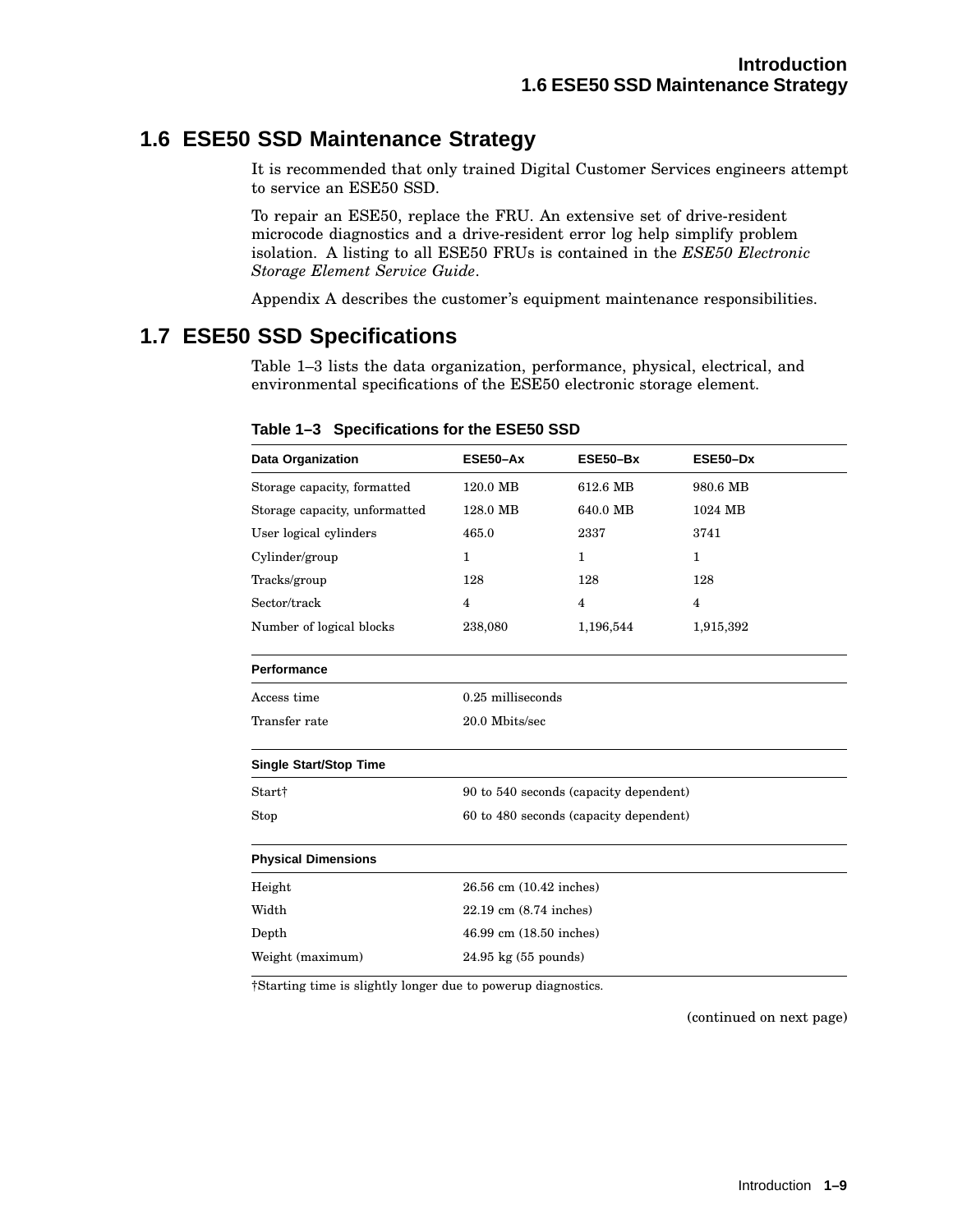#### **Introduction 1.7 ESE50 SSD Specifications**

| <b>Power Requirements</b>    |                                                                                                                                                         |
|------------------------------|---------------------------------------------------------------------------------------------------------------------------------------------------------|
| Standards                    | UL listed; CSA certified; FCC Class A verified                                                                                                          |
| Voltage                      | 120/208 Vac at 60 Hz; Single-phase WYE                                                                                                                  |
|                              | 220/240 Vac at 50 Hz                                                                                                                                    |
| Inrush Current:              |                                                                                                                                                         |
|                              | 5.08 amperes peak @ 132 Vac                                                                                                                             |
|                              | 2.31 amperes peak @ 264 Vac                                                                                                                             |
| Running current:             |                                                                                                                                                         |
|                              | 1.87 amps @ 120 Vac                                                                                                                                     |
|                              | 1.105 amps @ 220–240 Vac                                                                                                                                |
| Power factor:                |                                                                                                                                                         |
|                              | $0.65 \ @ 120$ Vac                                                                                                                                      |
|                              | $0.57 \ @ \ 220 - 240 \text{ Vac}$                                                                                                                      |
| <b>Operating Environment</b> |                                                                                                                                                         |
| Temperature                  | 15 to 32 $^{\circ}$ C (59 to 90 $^{\circ}$ F)                                                                                                           |
|                              | Maximum allowable operating temperature is reduced by a factor<br>of $1.8\degree$ C/1000 m (1 $\degree$ F/1000 ft) for operation at high altitude sites |
| Relative humidity            | 20 to 80%                                                                                                                                               |
| Maximum wet bulb             | $25^{\circ}$ C (77°F)                                                                                                                                   |
| Minimum dew point            | $2^{\circ}$ C (36 $^{\circ}$ F)                                                                                                                         |

#### **Table 1–3 (Cont.) Specifications for the ESE50 SSD**

Table 1–4 contains additional electrical specifications by model for the ESE50 SSD.

**Note**

The ESE50 is not line-frequency dependent.

#### **Table 1–4 Additional Electrical Specifications by Model for the ESE50 SSD**

|              | <b>Nominal</b> | Input Current (Amps) <sup>1</sup> |                          |  |  |
|--------------|----------------|-----------------------------------|--------------------------|--|--|
| <b>Model</b> | <b>Voltage</b> | <b>Startup Current</b>            | <b>Power Dissipation</b> |  |  |
| ESE50        | 120v           | 2.4A                              | $300w$ (max)             |  |  |
| ESE50        | 240v           | 1.5A                              | $300w$ (max)             |  |  |

<sup>1</sup>Currents are for nominal voltages of 120 Vac phase to neutral *or* for 240 Vac phase to neutral. For 101 Vac and 220 Vac nominal voltages, the drives will have proportionately higher phase currents by a ratio of 120/10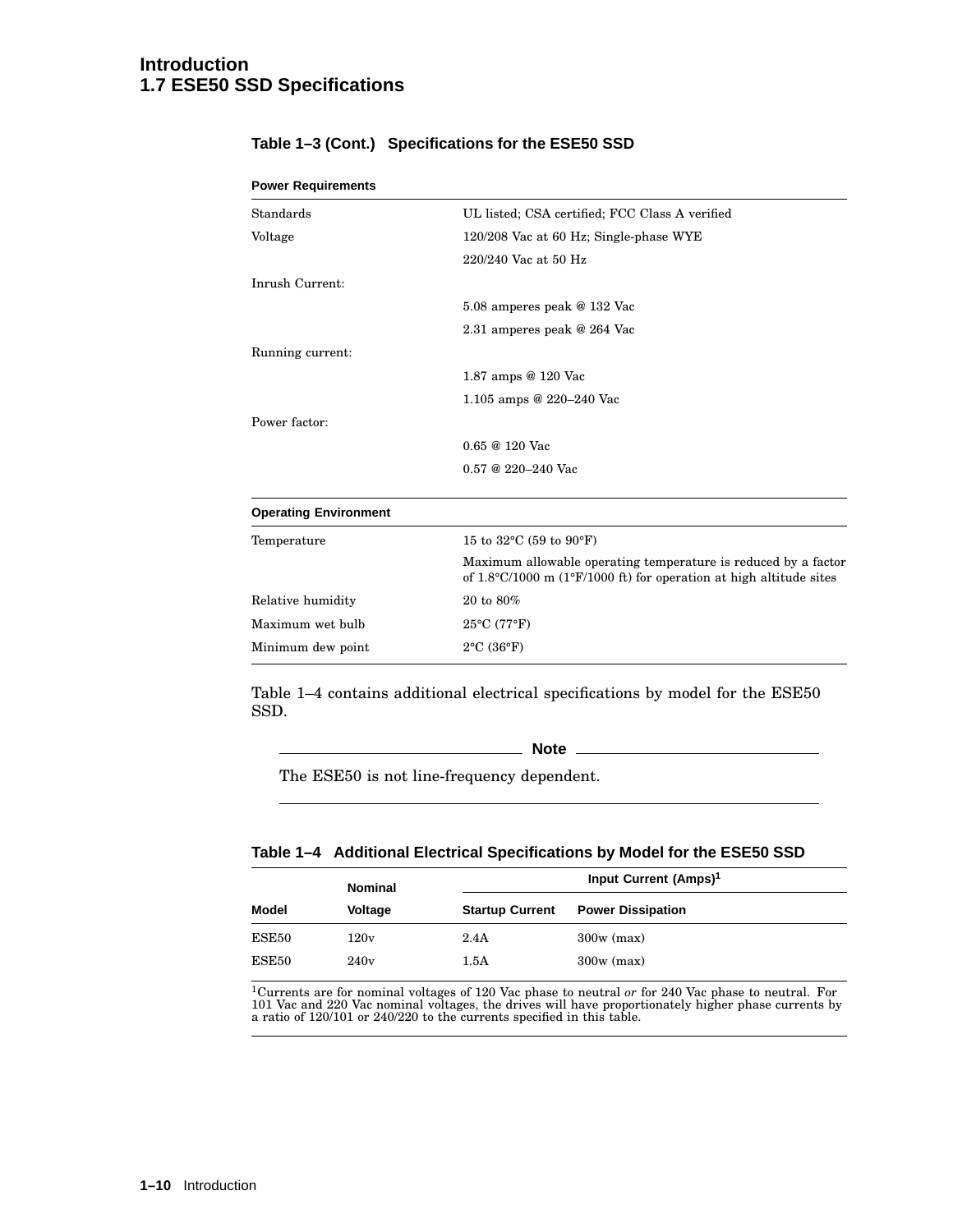# **2 Installation**

## **2.1 Introduction**

This chapter describes site preparation and planning considerations and procedures for unpacking the ESE50. Cabling, safety precautions, and voltage selection are also discussed.

## **2.2 Site Preparation and Planning**

Site preparation and planning are necessary before installing an ESE50 or subsystem. Consider the following:

- **Power Requirements:** The ESE50 SSD use a single-phase power supply; however, operating voltages are supplied through an 881, 874, H405, or other applicable (system-specific) power controller.
- **Thermal Stabilization:** Thermal stabilization prevents temperature differences between the equipment and its environment from damaging drive components. Equipment must be placed in its operating environment at least 24 hours before operation.

**Caution**

The thermal stabilization procedure is mandatory. Failure to do this may cause premature equipment failure.

- **Environment:** The ESE50 SSD must be operated in an environment where the ambient air particle count does not exceed 500,000 particles (larger than 0.5 micron) per cubic foot of air. Refer to Chapter 1 for additional environmental specifications.
- **Floor Loading:** Consider placement and calculate the total weight of your subsystem. An ESE50 weighs approximately 24.95 kg (55 pounds).
- **Operating Temperature and Humidity:** The required relative humidity range is between 10 percent and 90 percent, with a minimum wet bulb temperature of  $28^{\circ}$ C ( $82^{\circ}$ F) and a minimum dew point of  $2^{\circ}$ C ( $36^{\circ}$ F) (noncondensing) with a step change of 10 percent or less.

The ESE50 can be operated in temperatures ranging from  $10^{\circ}$ C to  $40^{\circ}$ C (50 $^{\circ}$ F) to 104°F). However, it is recommended that the ESE50 be operated in a temperature below 25°C (77°F) to increase reliability and extend product life.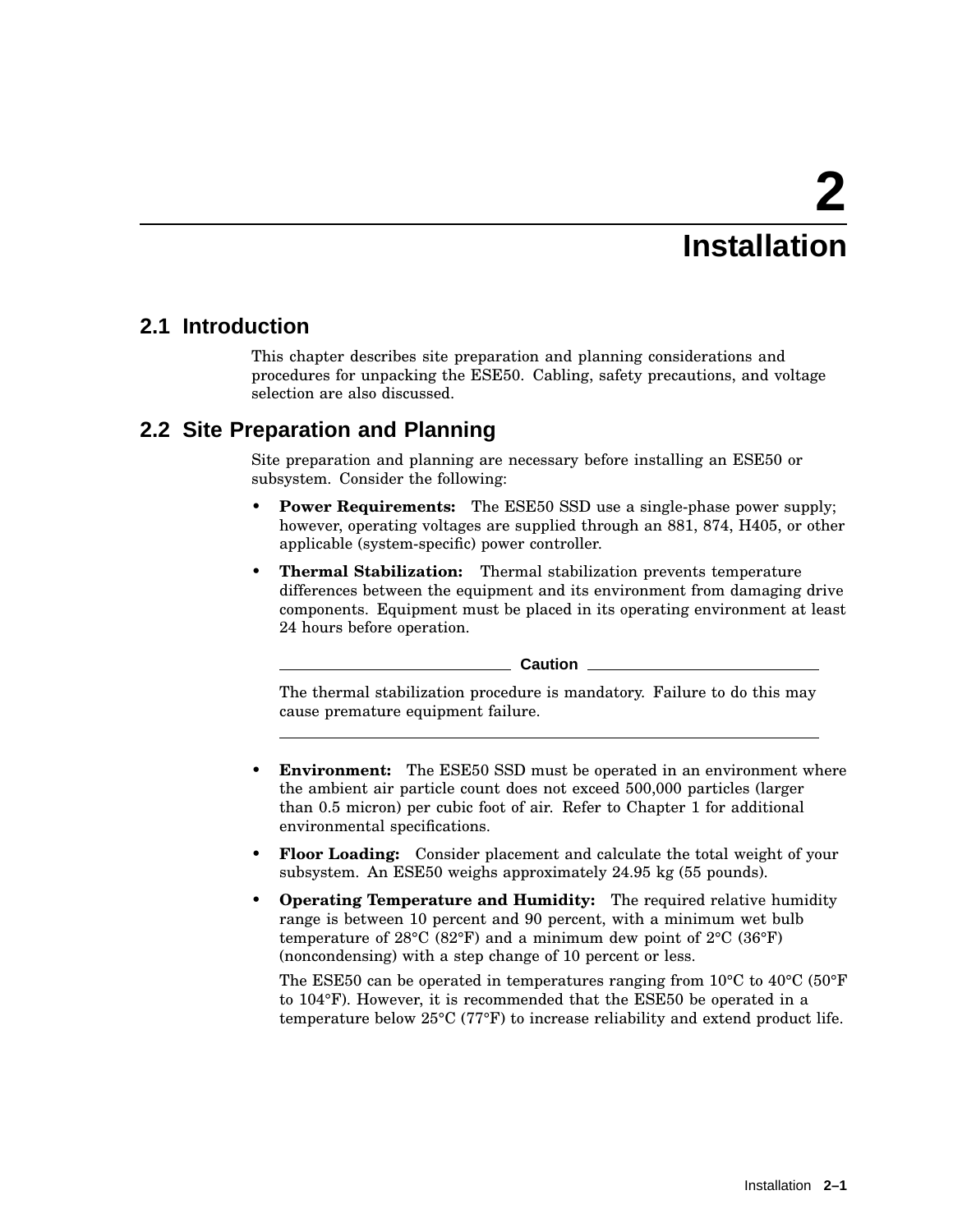## **2.3 Unpacking ESE50 Add-Ons**

Check packaging for external damage. Read and save any packing information. Unpack the ESE50 SSD using the following procedure (Figure 2–1):

- 1. Cut and remove the shipping straps.
- 2. Open the shipping container.
- 3. Remove and save all packing material surrounding the disk drive.
- 4. Lift the disk drive from the shipping container.

**Warning**

ESE50s weigh approximately 24.95 kg (55 pounds) each and must be handled with care.

Do not use the cardboard handles to lift the disk drive from the shipping container. Injury to personnel or damage to equipment could result if the cardboard handles are used for this purpose.

5. Once the **mandatory** thermal stabilization period has elapsed, remove the barrier bag surrounding the disk drive.

**Caution** 

The thermal stabilization procedure is mandatory. Failure to do this may cause premature equipment failure.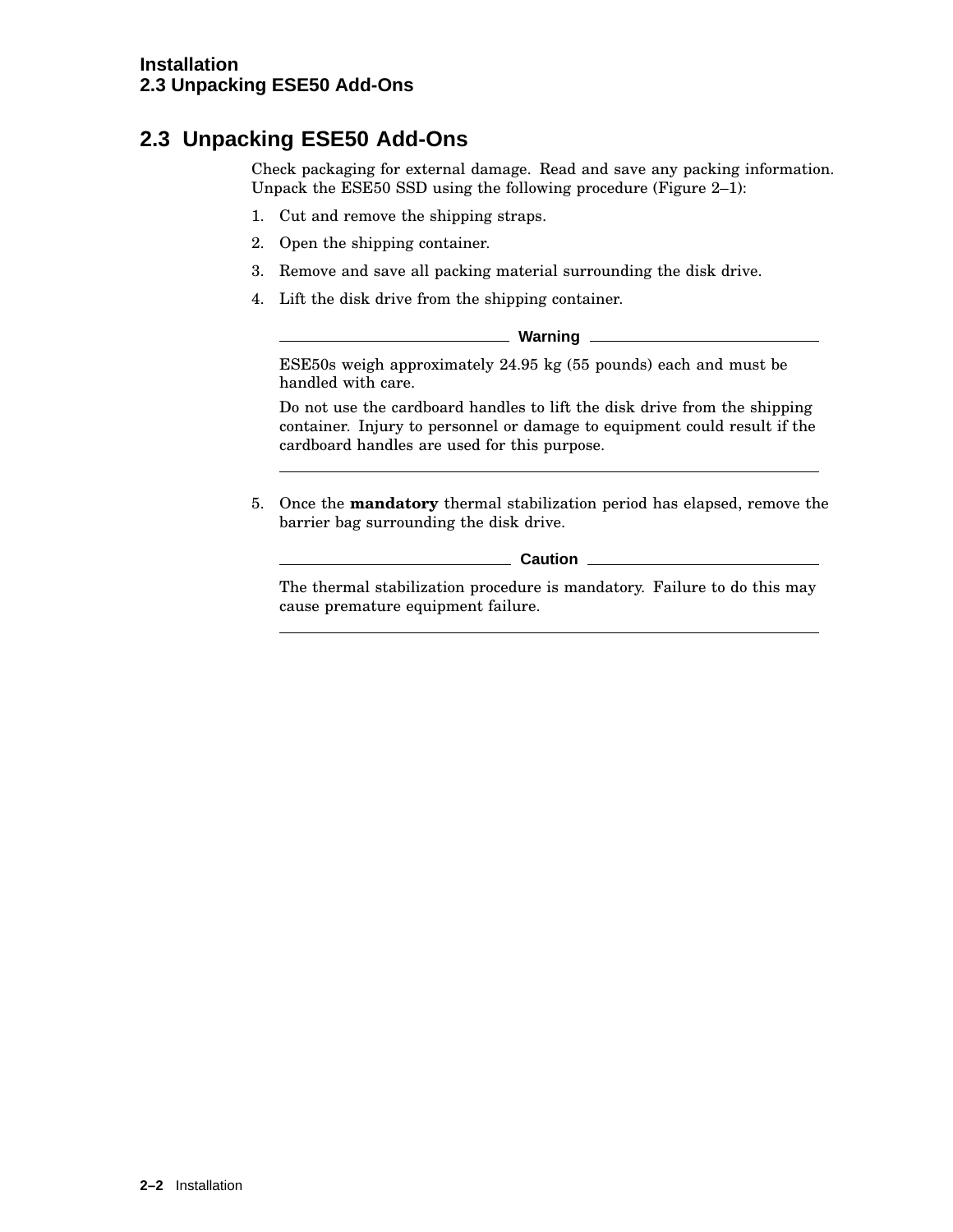

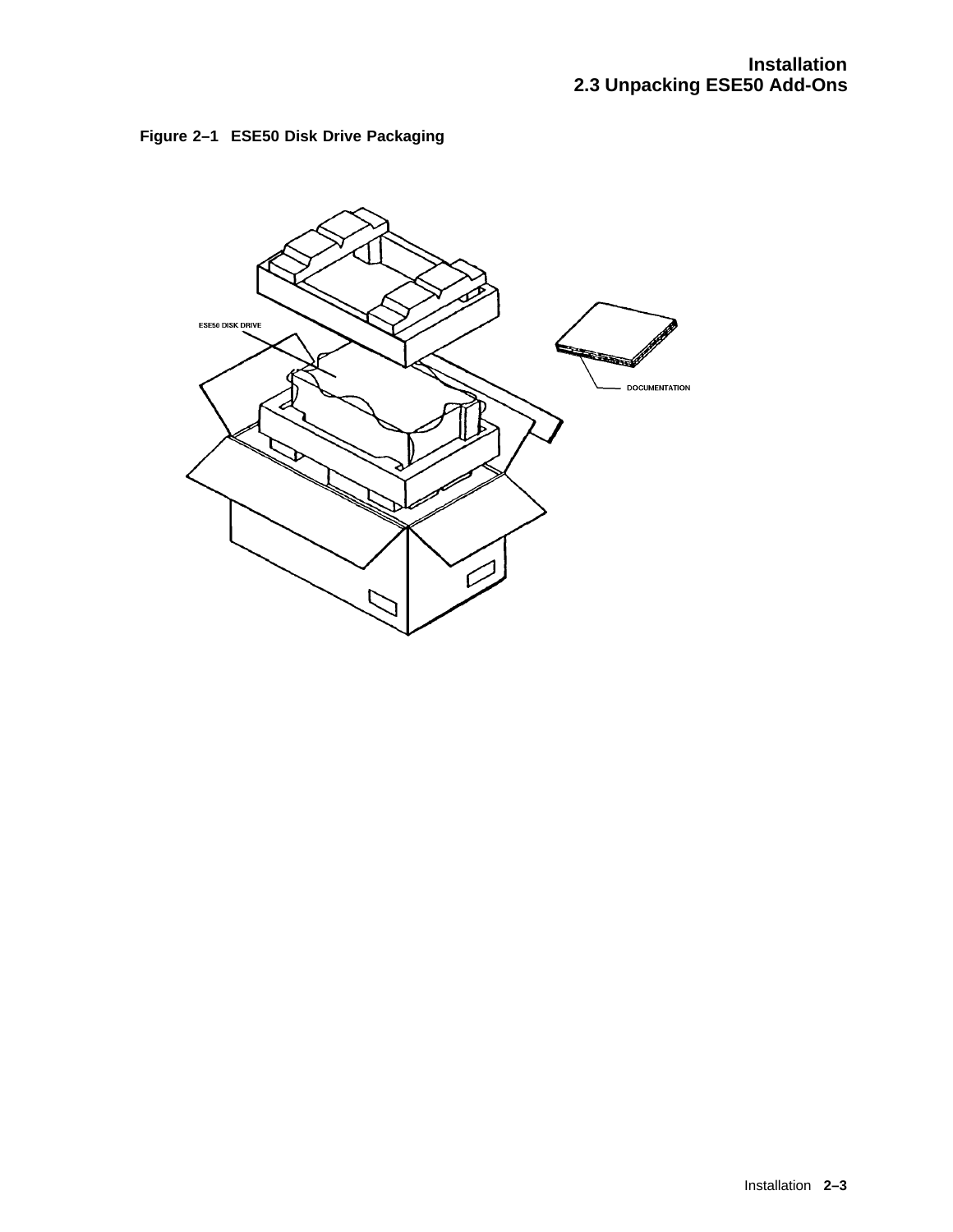## **2.4 Installing SDI Cables and Power Cords**

Use this section as a reference only. For detailed procedures and illustrations, refer to subsystem-specific documentation.

Most fully configured cabinets have internal SDI cables and power cords in place. However, when installing an ESE50 unit in an SA900 cabinet, the CK-SA900-L2 installation kit is required. Internal SDI cables are connected to the rear I/O bulkhead located at the base of the cabinet.

Drive power cords are connected to the 881 (or system-specific model) power controller located behind the rear I/O bulkhead at the bottom of the cabinet. Figure 2–2 shows the 881 power controller, used with some ESE50 storage array products, as viewed from the rear of the cabinet. Drive power cords are routed through the grommeted cord opening in the front of the power controller, then plugged into the rear power receptacles of the power controller.

\_ Note \_

For a list of related documentation, refer to the preface in the front of this manual. The list supplies titles and Digital part numbers of subsystem manuals that contain specific ESE50 SSD system cabling and power cord information.

#### **2.4.1 Installing Internal SDI Cables**

Internal SDI cables are installed at the factory for all drive positions in most subsystem configurations (with exception of the SA900). Refer to subsystemspecific documentation for details about internal SDI cable routing, connections, and availability.

#### **2.4.2 Installing Internal Power Cords**

Internal power cords are installed at the factory and connected to existing drives and the power controller for your system. Connect add-on drive power cords using the illustrations and procedures found in your system-specific documentation.

#### **2.4.3 Installing External SDI Cables**

When installing external SDI cables from the I/O bulkhead to the host, refer to system-specific documentation for procedures and illustrations of bulkhead port configurations. Many systems have an I/O port label adhered to the rear door/panel of the system.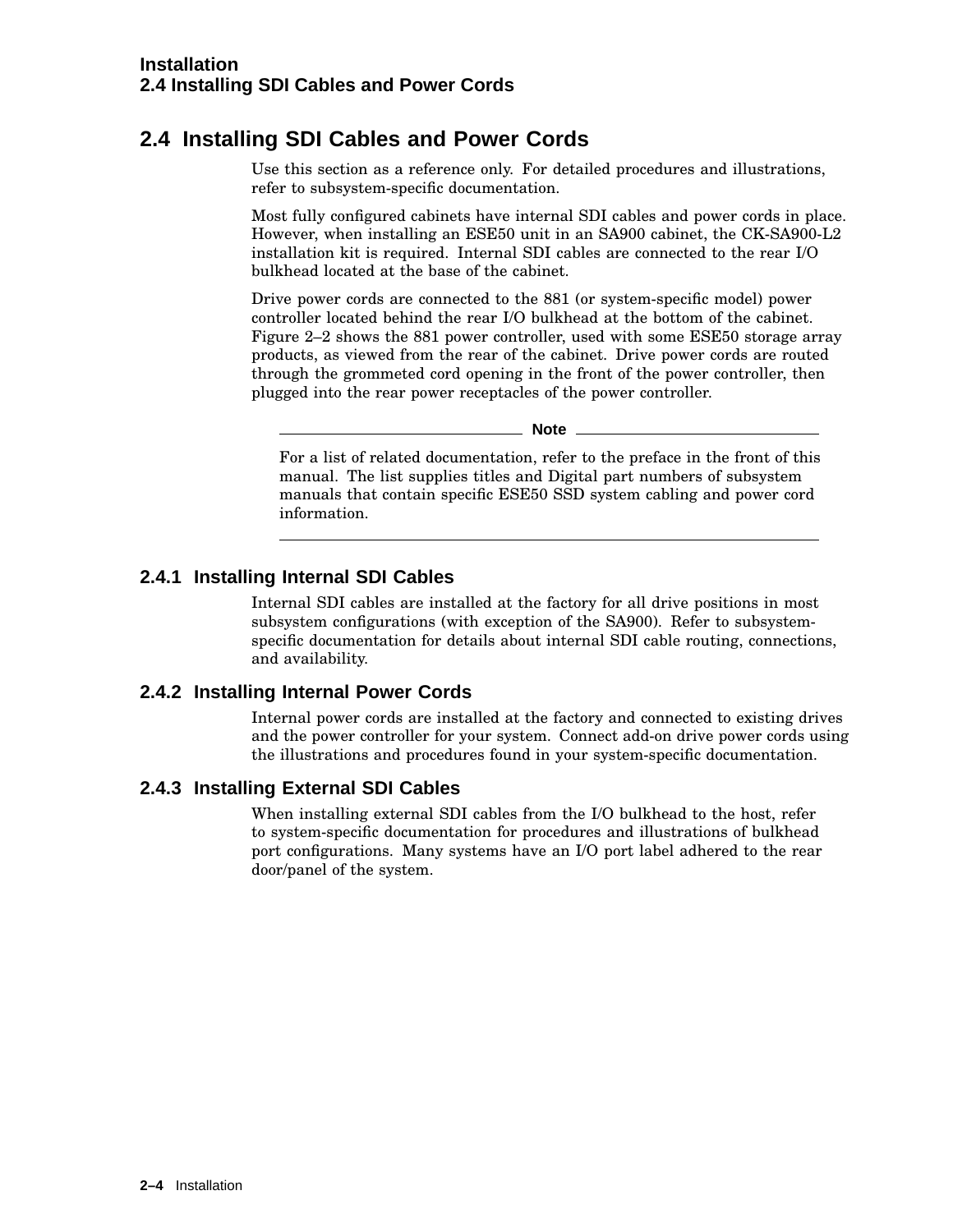## **2.5 Power and Safety Precautions**

The ESE50 does not present any unusual fire or safety hazards. However, it is recommended that you check ac power wiring for the computer system to determine adequate capacity for expansion. To protect personnel and equipment, ensure that power sources meet the specifications required for this equipment.

**Warning**

Hazardous voltages are present inside the ESE50. Installation and service must be performed by trained Digital Customer Services personnel. Bodily injury or equipment damage may result from incorrect servicing.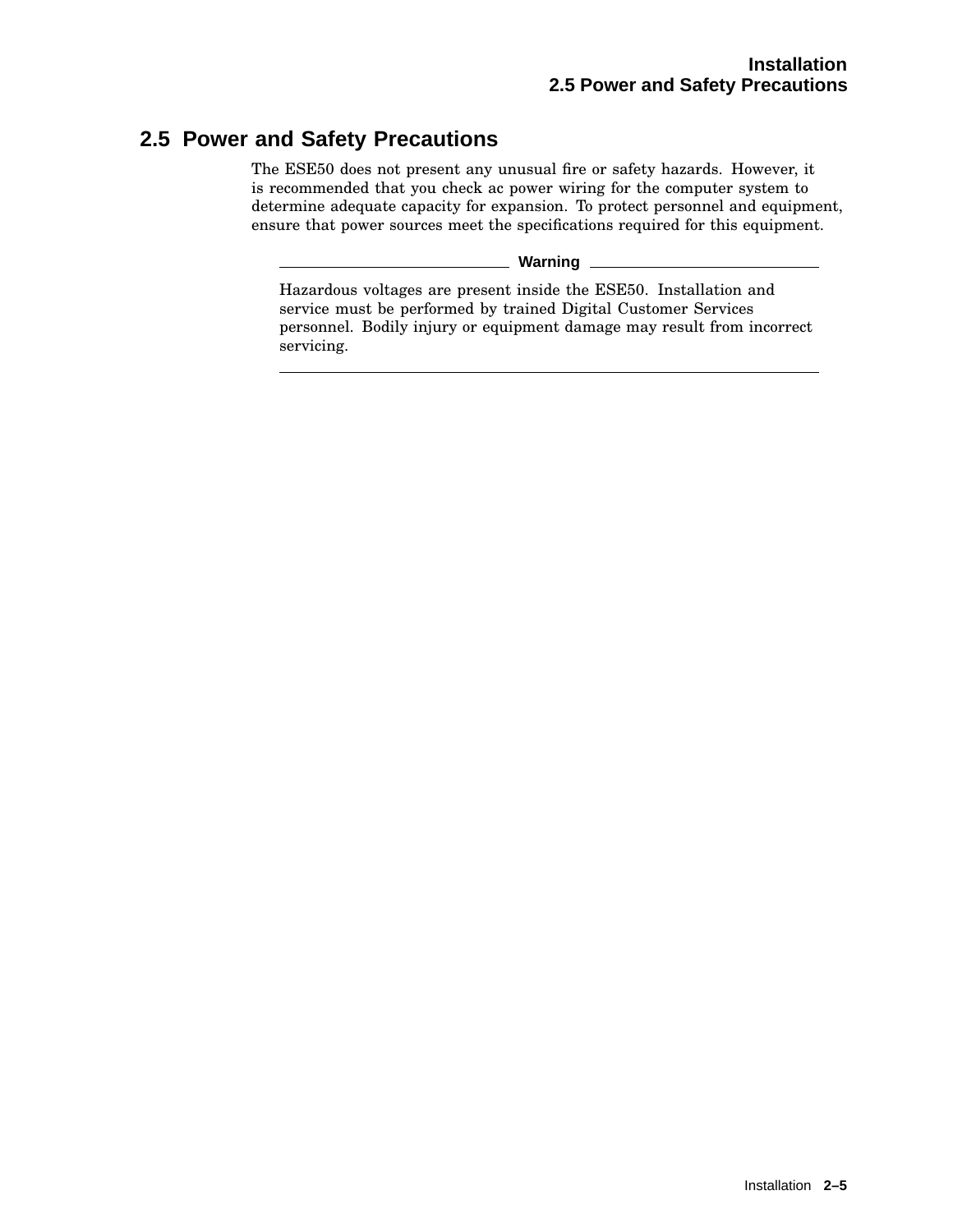#### **Installation 2.5 Power and Safety Precautions**

**Figure 2–2 881 Power Controller (Example)**

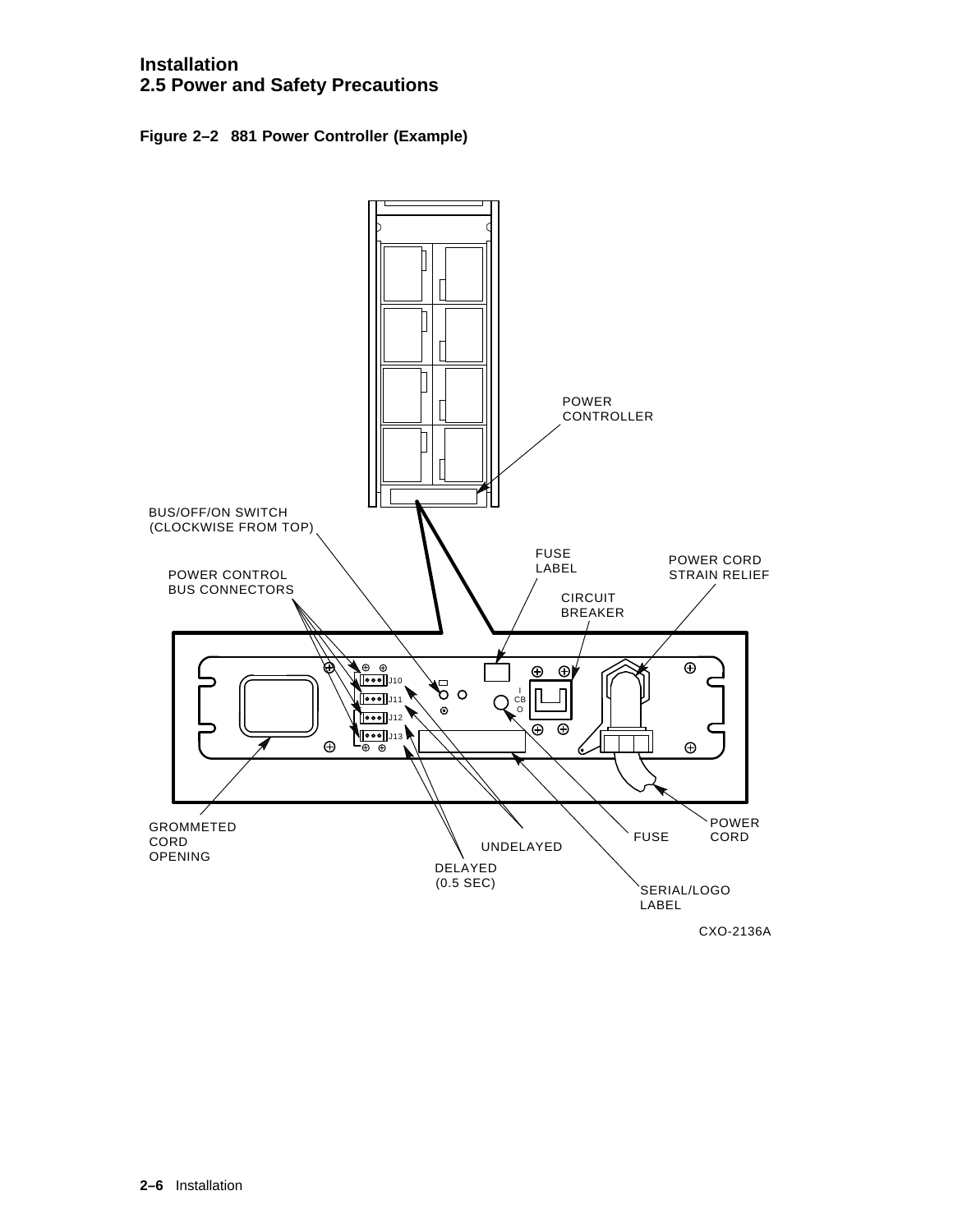## **2.6 AC Power Wiring**

Three-phase power must be present to support the installation of the 60-inch cabinet. The 40-inch cabinet requires single-phase power. Check system-specific documentation for the power requirements for your system.

The wiring used by Digital Equipment Corporation conforms to UL, CSA, and ISE standards. Figure 2–3 shows the ac plug configurations for the ESE50s and the 881 and 874 power controllers.

**Note**

Do not apply power to the power controller until proper voltage has been selected.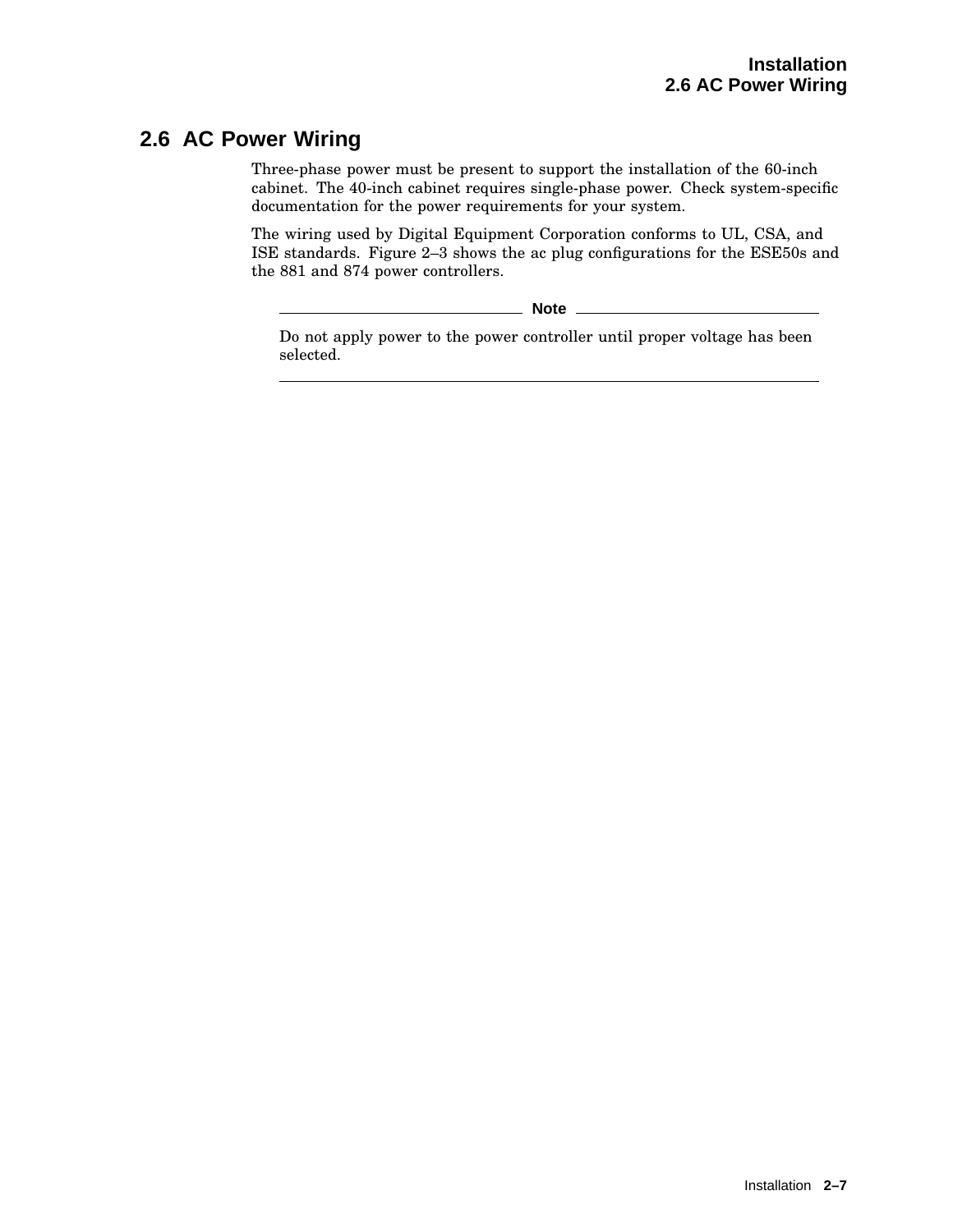#### **Installation 2.6 AC Power Wiring**

#### **Figure 2–3 Electrical Plug Configurations**

POWER CORDS GOING TO POWER CONTROLLER



CXO-1872D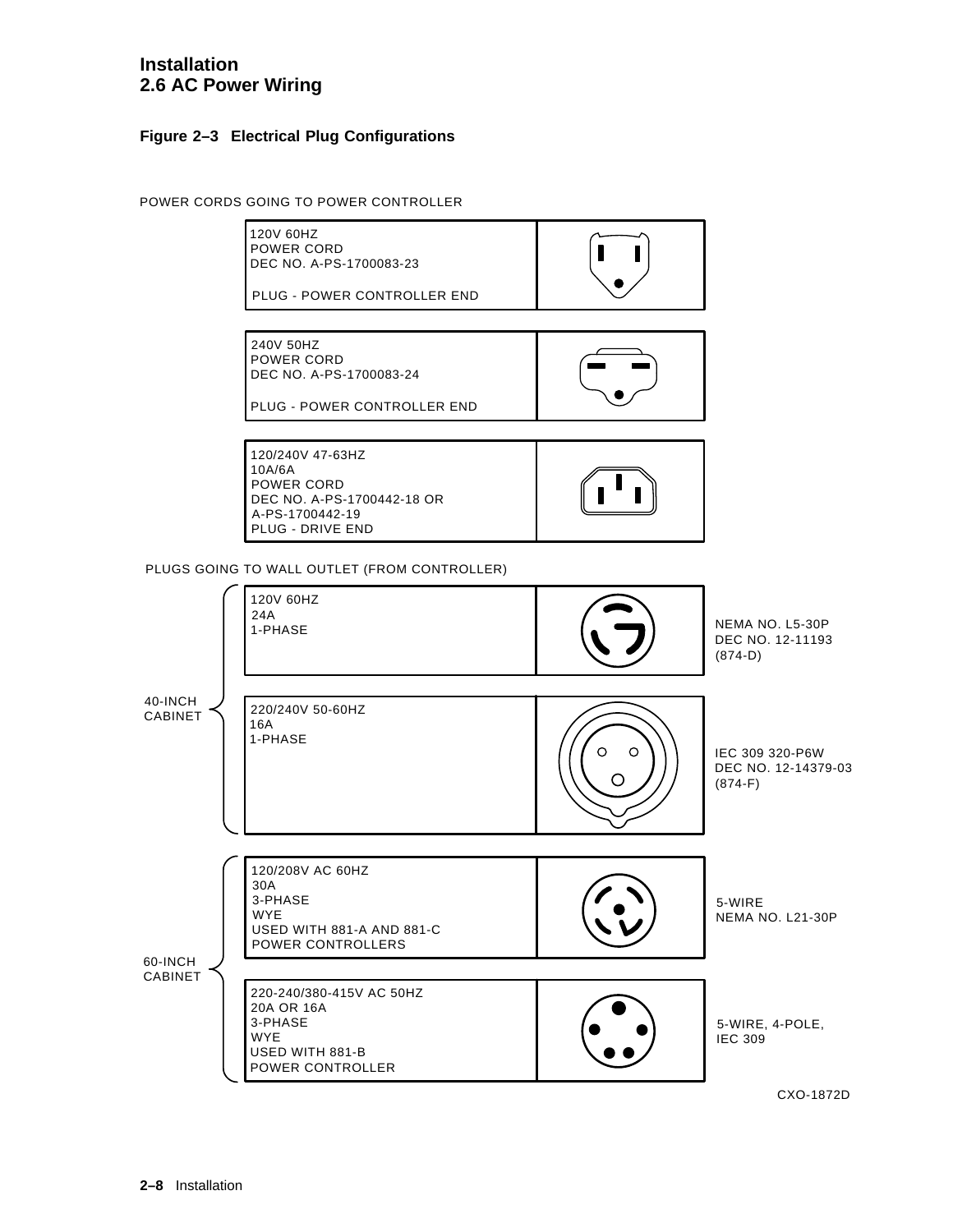# **Operating Instructions**

## **3.1 Introduction**

This chapter describes the operator control panel (OCP), drive-resident powerup diagnostics, acceptance tests, and ESE50 operating modes. Functional flowcharts are included to aid the user when operating the ESE50.

## **3.2 OCP Functions, Switches, and Indicators**

The OCP interfaces with the ESE50 SSD and performs the following functions:

- Selects Run, Write Protect, Port A, and Port B
- Displays faults and error codes
- Selects tests in the test mode
- Communicates with the ESE50 master processor

Use the following OCP switches and indicators to execute these functions (Figure 3–1):

- Six input switches (Run, Fault, Write Protect, Port A, Port B, and Test)
- Seven LED indicators (Ready, Run, Fault, Write Protect, Port A, Port B, and Test)
- A four-character alphanumeric display

There are no physical *in* or *out* states for the OCP switches. Instead, the logical state of the switch is changed each time a switch is selected, similar to the way a calculator works.

The switch states are shown in the OCP display. The LED indicators show the state of the drive relative to the controller.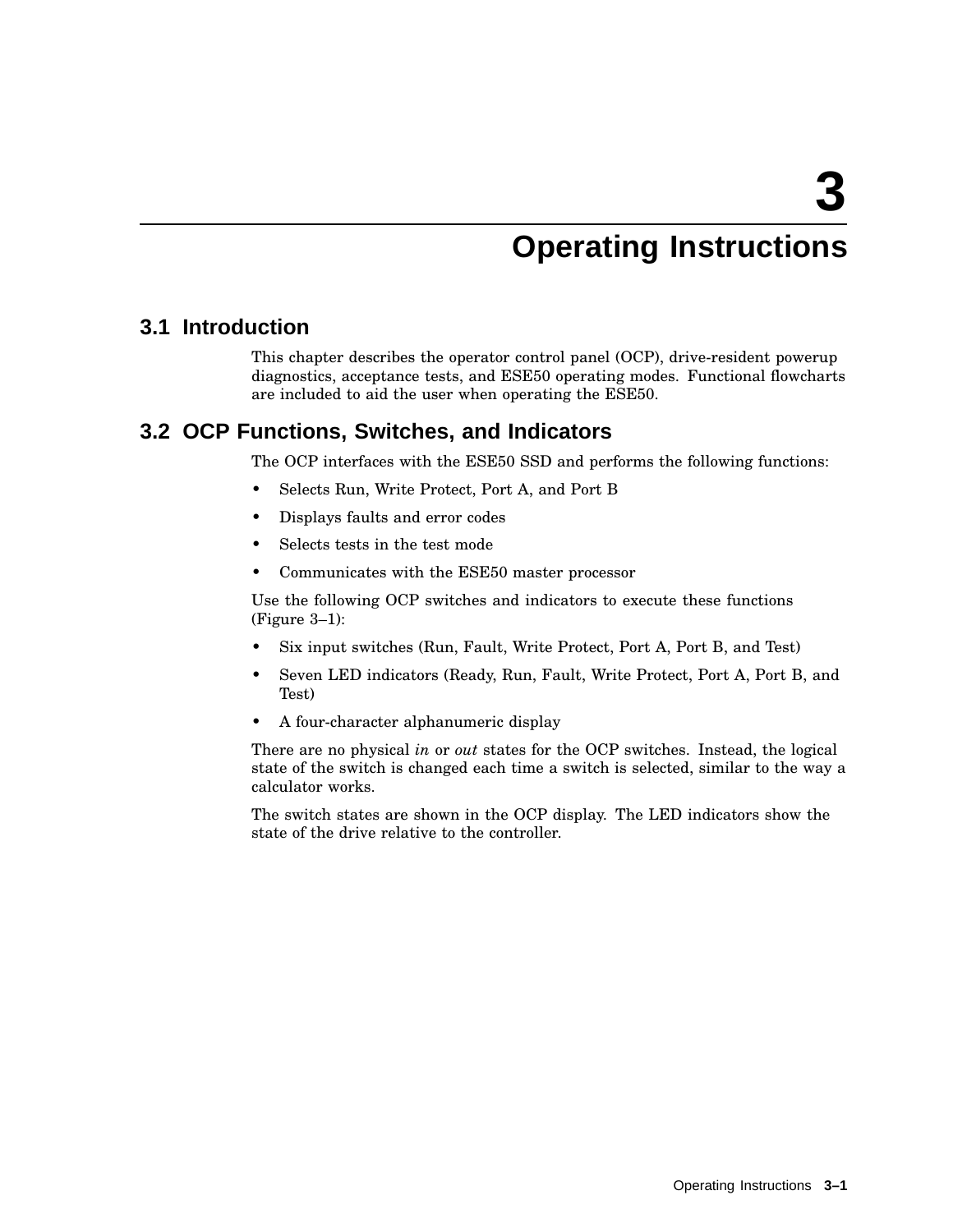#### **Figure 3–1 ESE50 OCP**



## **3.3 Powerup Diagnostics**

*Do not select any OCP switches.*

A sequence of drive-resident diagnostics run when power is applied to the drive. This sequence consists of hardcore tests and basic processor tests. Successful completion of these tests is indicated by a series of OCP displays, as follows:

- 1. Blank (30 seconds)
- 2. **[WAIT]** (1 minute for 120 MB, 8 minutes for 600 MB, and 1 GB units)
- 3. **[0000]** (If previously programmed, the drive unit number is displayed; otherwise, zeros are displayed)

#### **3.3.1 Problems at Powerup**

If a problem occurs during powerup, the Fault LED indicator should light. However, if any of the basic processor functions fail and no front panel activity occurs, perform the following steps:

- 1. Ensure that the OCP is seated properly.
- 2. Check ac power at the outlet.

#### **3.3.2 Operator Control Panel Lamp Testing**

Next, perform an OCP lamp test to ensure that the LED indicators and the alphanumeric display are functioning properly. Use the following procedure:

- 1. Select the Test switch. (The Test LED indicator lights.)
- 2. Select the Fault switch. (All lamps light momentarily.)
- 3. Deselect the Test switch.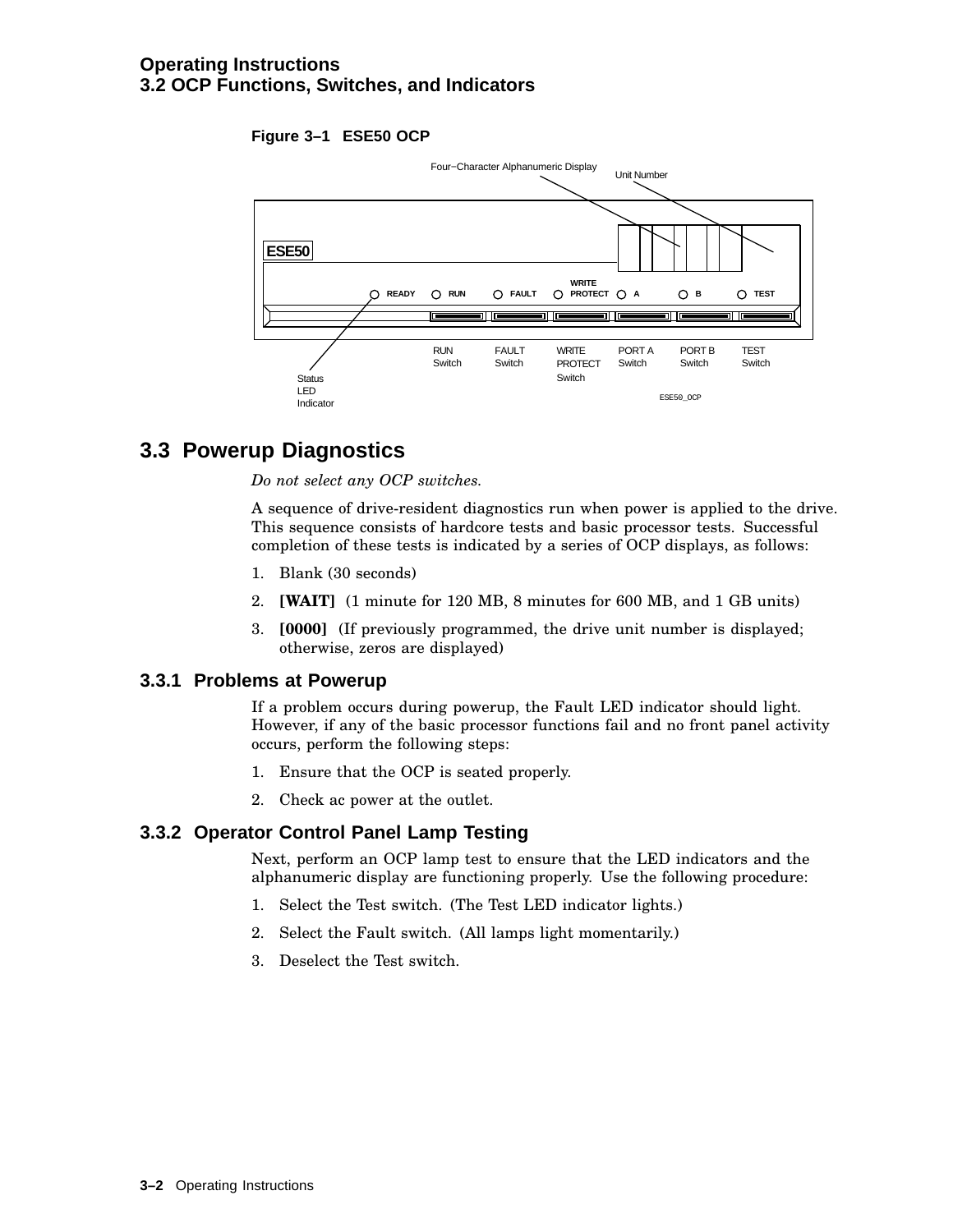#### **3.3.3 Testing Spin-Up Drive**

To spin up the drive:

- 1. Deselect the Test switch. The Test LED indicator goes out and the unit address (if programmed) is displayed.
- 2. Select the Run switch. (An **R** appears in the OCP display, and the Run LED indicator lights.)

Allow the drive to reach the ready state, as indicated by the front panel Ready LED indicator.

The steps that follow invoke a sequence of resident diagnostic tests. These tests check drive functions in the following areas:

- Processor
- IMB bus
- Internal SCSI bus
- Power monitor logic
- Controller logic
- Fault detection circuitry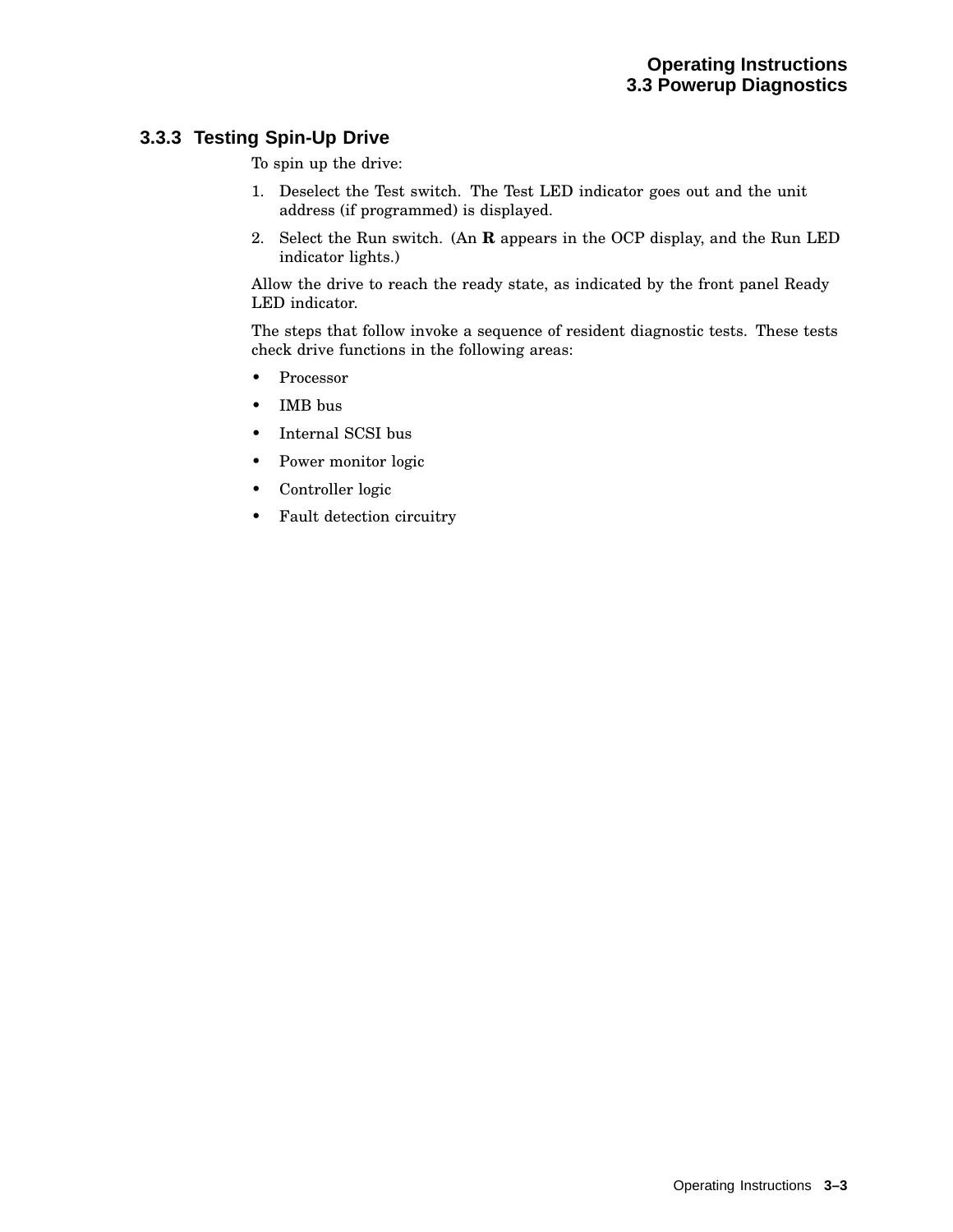## **3.4 Programming the Drive Unit Address**

Once power has been applied to the drive, set the unit address. You must set the drive unit address before placing the ESE50.

The ESE50 unit address is programmable from 0 to 4094. (Remember that the operating system or subsystem type can limit the unit address range.)

Use the following procedure to set the drive unit address. Refer to Figure 3–2 for a flowchart of this procedure.

- 1. Select the Test switch. (The Test LED indicator lights and a unit address (if previously programmed) is displayed; otherwise, zeros are displayed.)
- 2. Select the Port A switch for the 1's position. (Position 0 blinks.)
- 3. Select the Port B switch. (Position 0 increments 1 through 9 every time Port B is selected.)
- 4. Select the Port A switch for the 10's position. (Position 1 blinks.)
- 5. Select the Port B switch. (Position 1 increments 1 through 9 every time Port B is selected.)
- 6. Select the Port A switch for the 100's position. (Position 2 blinks.)
- 7. Select the Port B switch. (Position 2 increments 1 through 9 every time Port B is selected.)
- 8. Select the Port A switch for the 1000's position. (Position 3 blinks.)
- 9. Select the Port B switch. (Position 3 increments 1 through 4 every time Port B is selected.)
- 10. Select the Test switch to exit.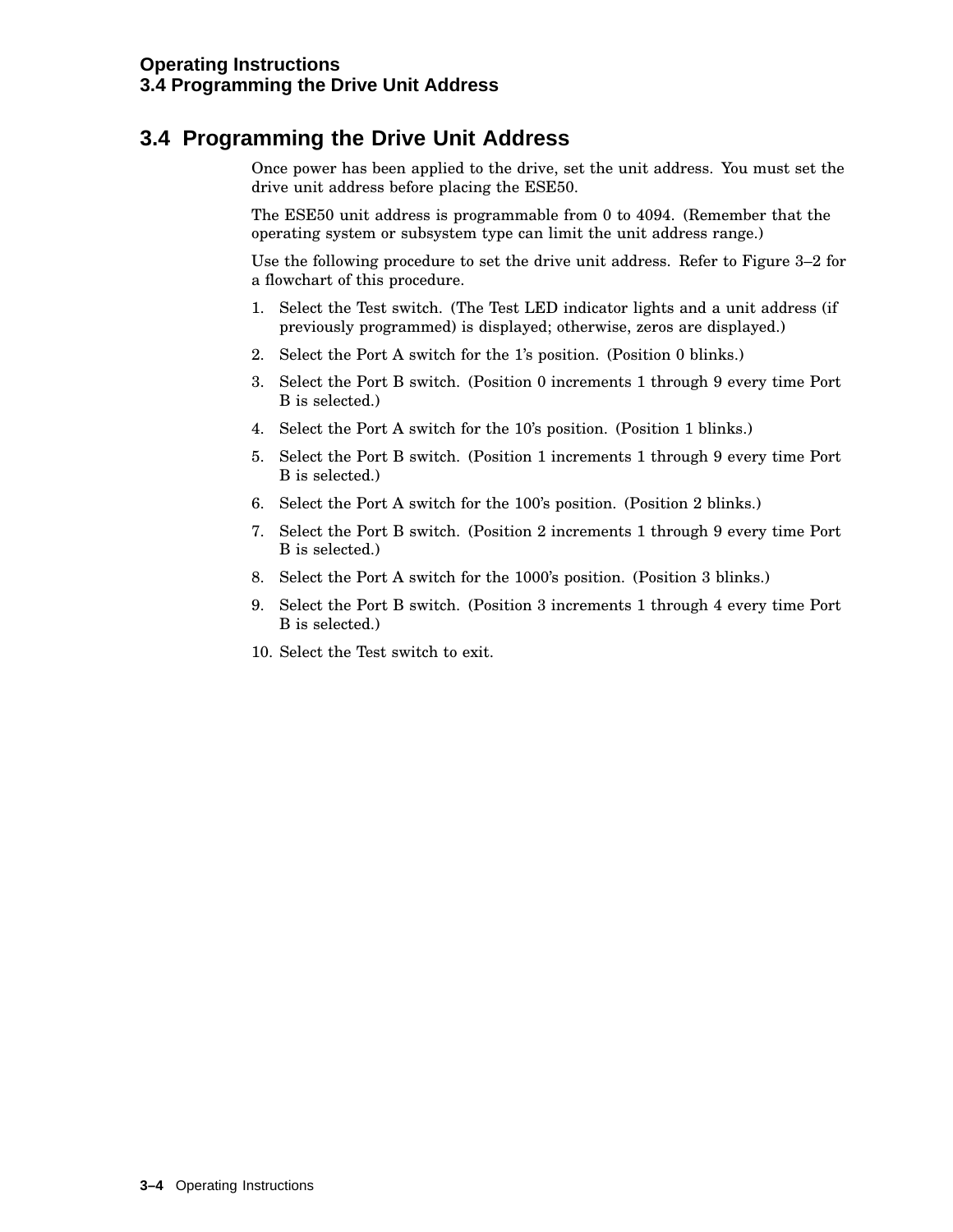

**Figure 3–2 Unit Address Programming Flowchart**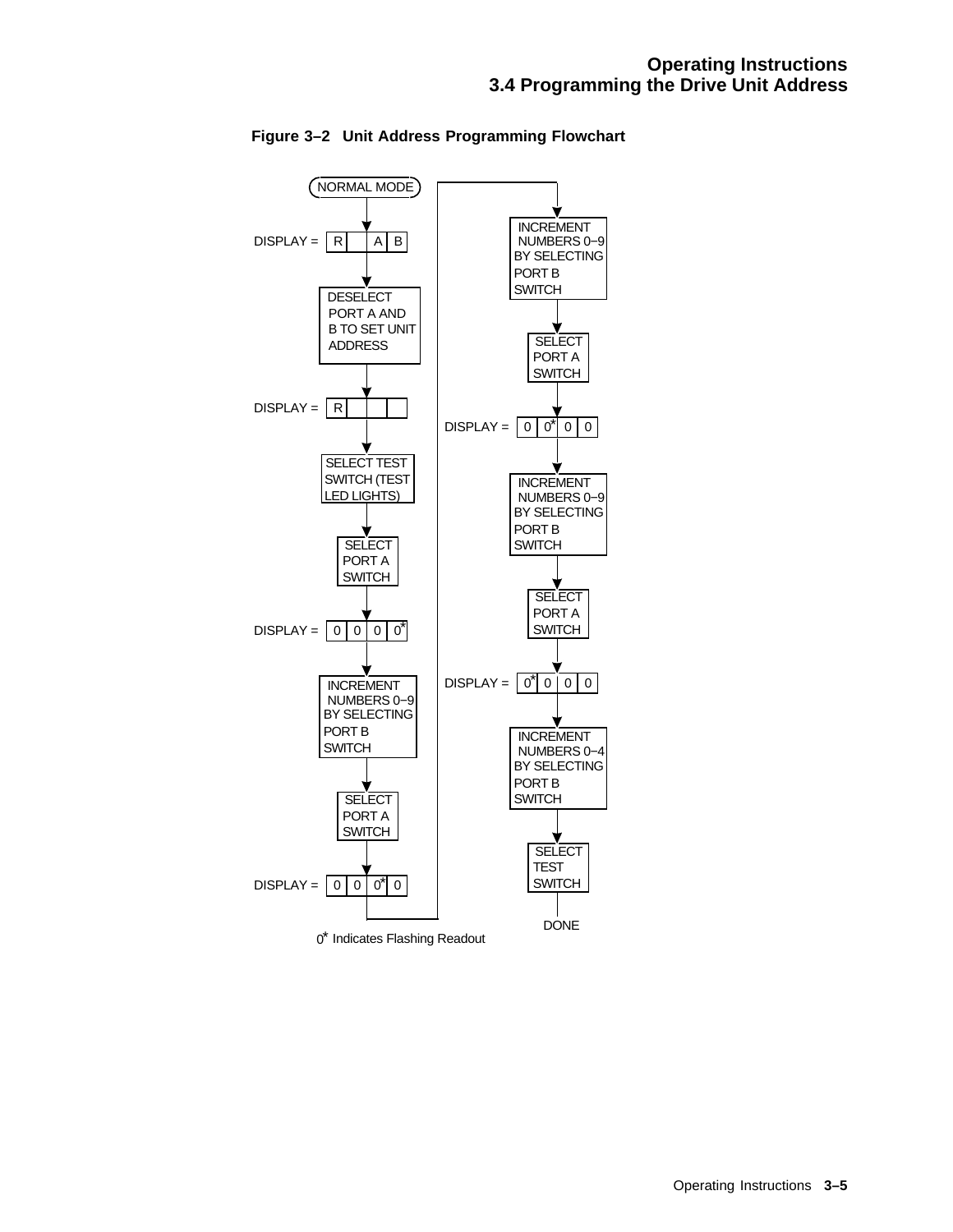## **3.5 ESE50 Operating Modes**

The ESE50 operates in three setup modes: **normal**, **fault display**, and **test**. The following sections describe the functions of each mode.

#### **3.5.1 Normal Mode Setup**

The normal mode setup is the usual operating mode of the ESE50 SSD. Switch selection during normal operation usually consists of the Run switch, Write Protect switch (for normal write protection), and Port A or B switches. No Fault or Test LED indicators are lit.

During normal operations:

- Selecting the Run switch causes an **R** to appear in the OCP display and causes the drive to spin up. Additionally, the Run LED indicator lights. The Ready LED indicator lights once the drive is up to speed.
- Selecting the Port A or Port B switch causes an **A** or **B** to appear in the OCP display and logically makes the drive available to the controller.
- Selecting the Write Protect switch logically write-protects the drive and lights the Write Protect LED indicator.
- Selecting the Fault switch:
	- (Without a fault indication) causes a two-second OCP lamp test.
	- (With a fault indication) causes an error code to display. Selecting the Fault switch a second time (with a fault indication) clears the fault.
- Selecting the Test switch:
	- (With the Port A or Port B switch selected) causes a two-second display of the unit address.
	- (Without the Port A or Port B switch selected) causes the drive to enter the test mode.

#### **3.5.2 Fault Display Mode Setup**

To enter the fault display mode, select the Fault switch. The fault display mode can only be entered if the Fault LED indicator is lit; otherwise, selecting the Fault switch causes a two-second OCP lamp test.

An error code is displayed in the format shown in Figure 3–3. To exit the fault display mode and clear the fault, select the Fault switch a second time.

**Note**

Hard faults will not clear. If a hard fault occurs, note the error code and contact Digital Services.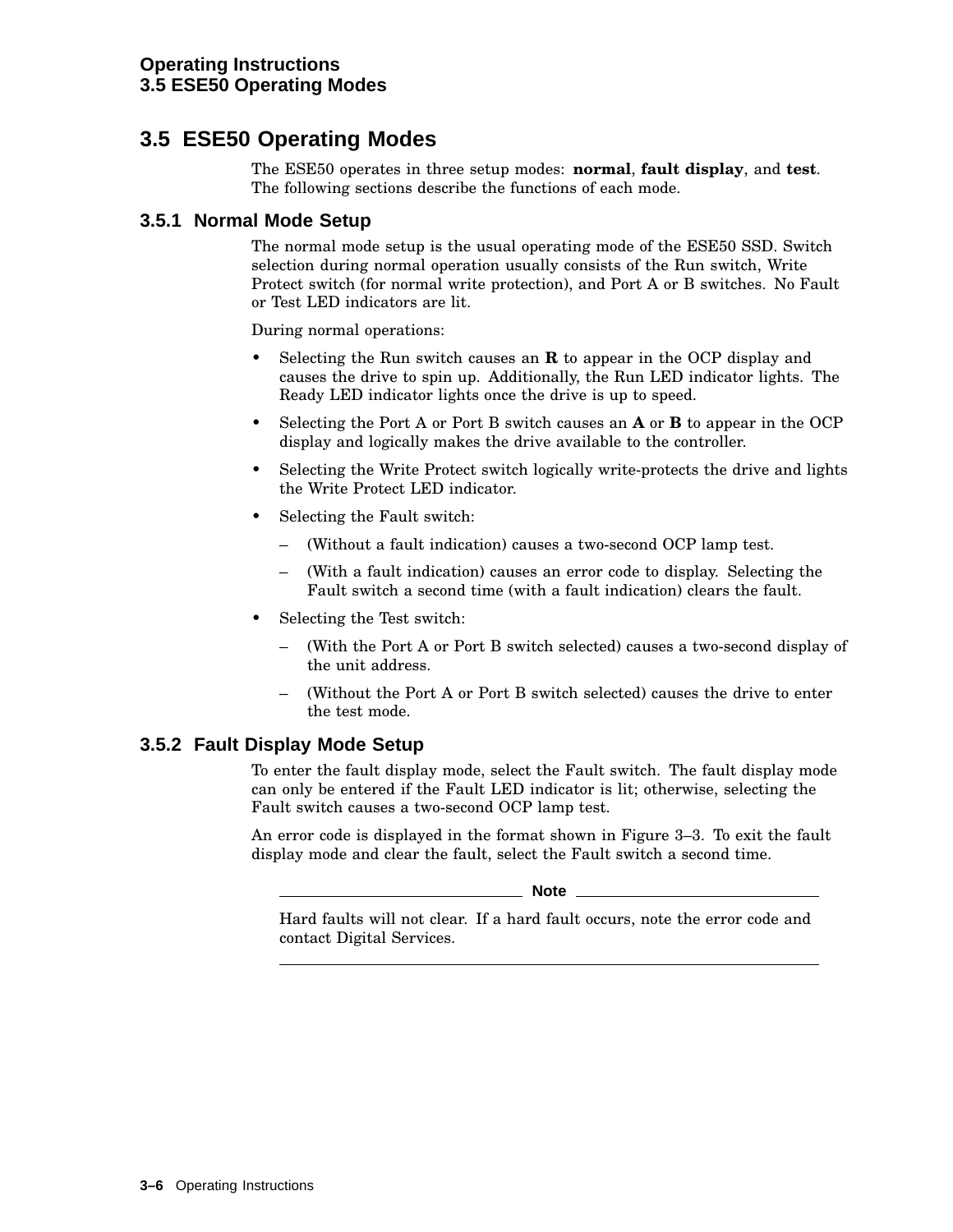

**Figure 3–3 Fault Display Example**

Refer to Figure 3–4 for a fault display mode flowchart.



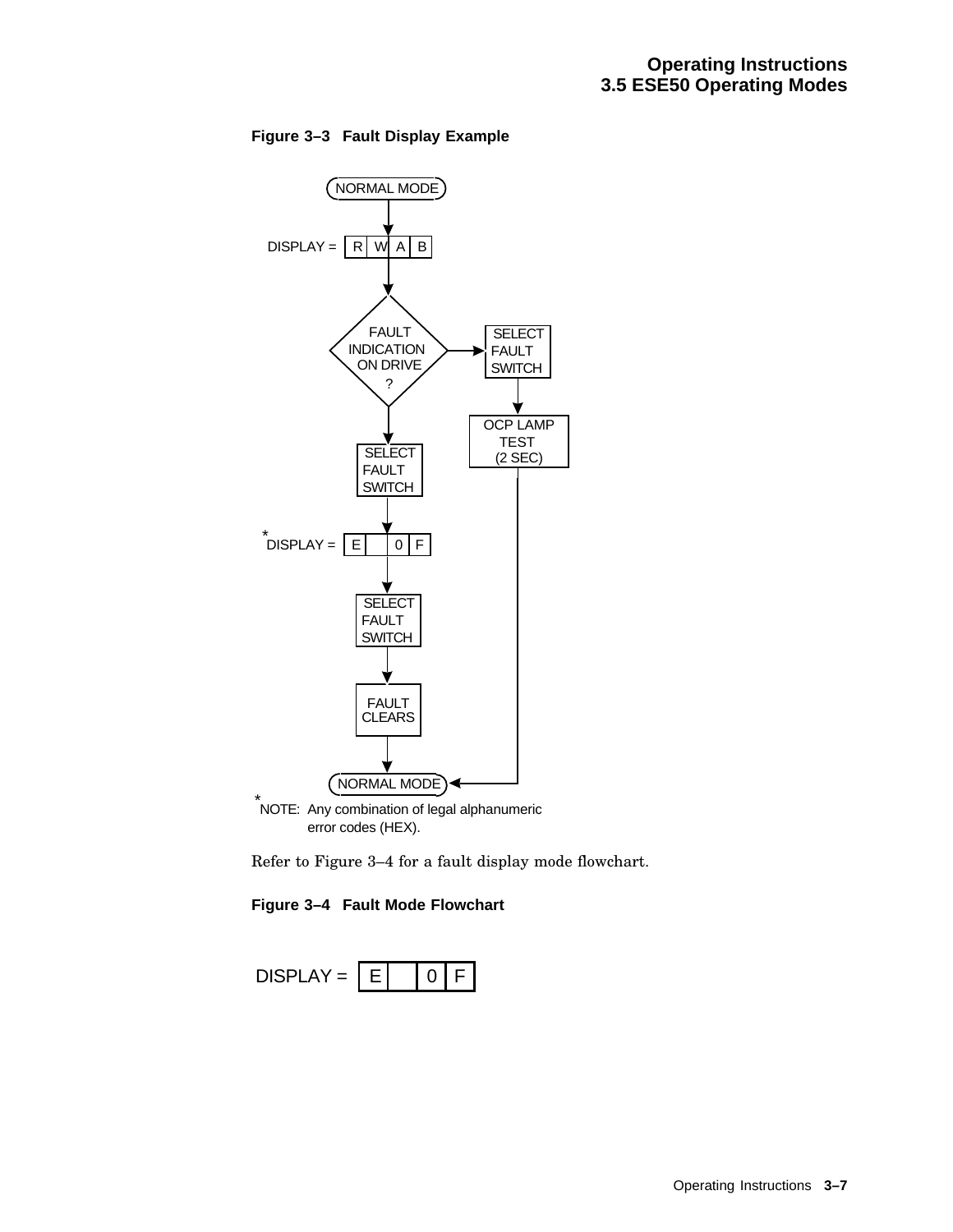#### **3.5.3 Test Mode Setup**

You must enter the test mode to set the ESE50 unit address or to run resident diagnostic tests. In this mode, Port A and Port B switches have the function of selecting both the unit address numbers and test numbers. In addition, the port switches are used to abort running diagnostics. The Write Protect switch starts the tests and the Port A or Port B switches stop selected tests. The tests that run are a subset of the power-on diagnostics.

The test mode is characterized by three displays. Figure 3–5 shows an OCP after test selection is made. Figure 3–6 shows a display while the test is running.

#### **Figure 3–5 ESE50 Test Display**



\* Indicates Flashing Readout

#### **Figure 3–6 Running Test OCP Display**

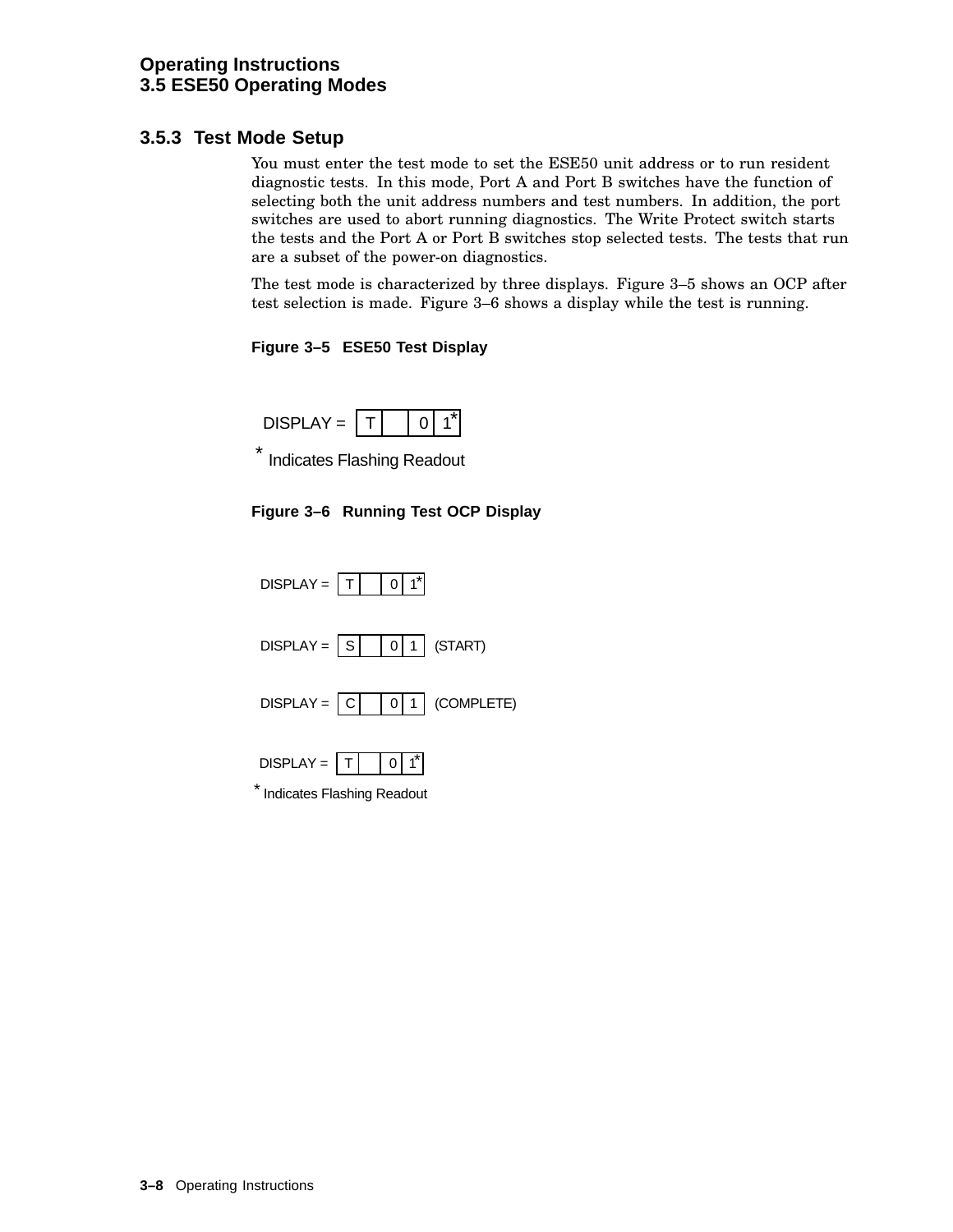# **4 Diagnostics**

## **4.1 General Information**

This chapter contains general information concerning drive-resident diagnostics and acceptance testing procedures.

## **4.2 Drive-Resident Diagnostics**

Drive-resident diagnostics are invoked under four conditions:

- Powerup or master processor reset
- External init (SDI command)
- Operator control panel (OCP) test mode selection
- Functional firmware sequences (idle loop)

Drive-resident diagnostics test three hardware areas. These areas are:

- Hardcore (CPU, ROM, RAM, SCSI, and timer)
- Logic
- Functional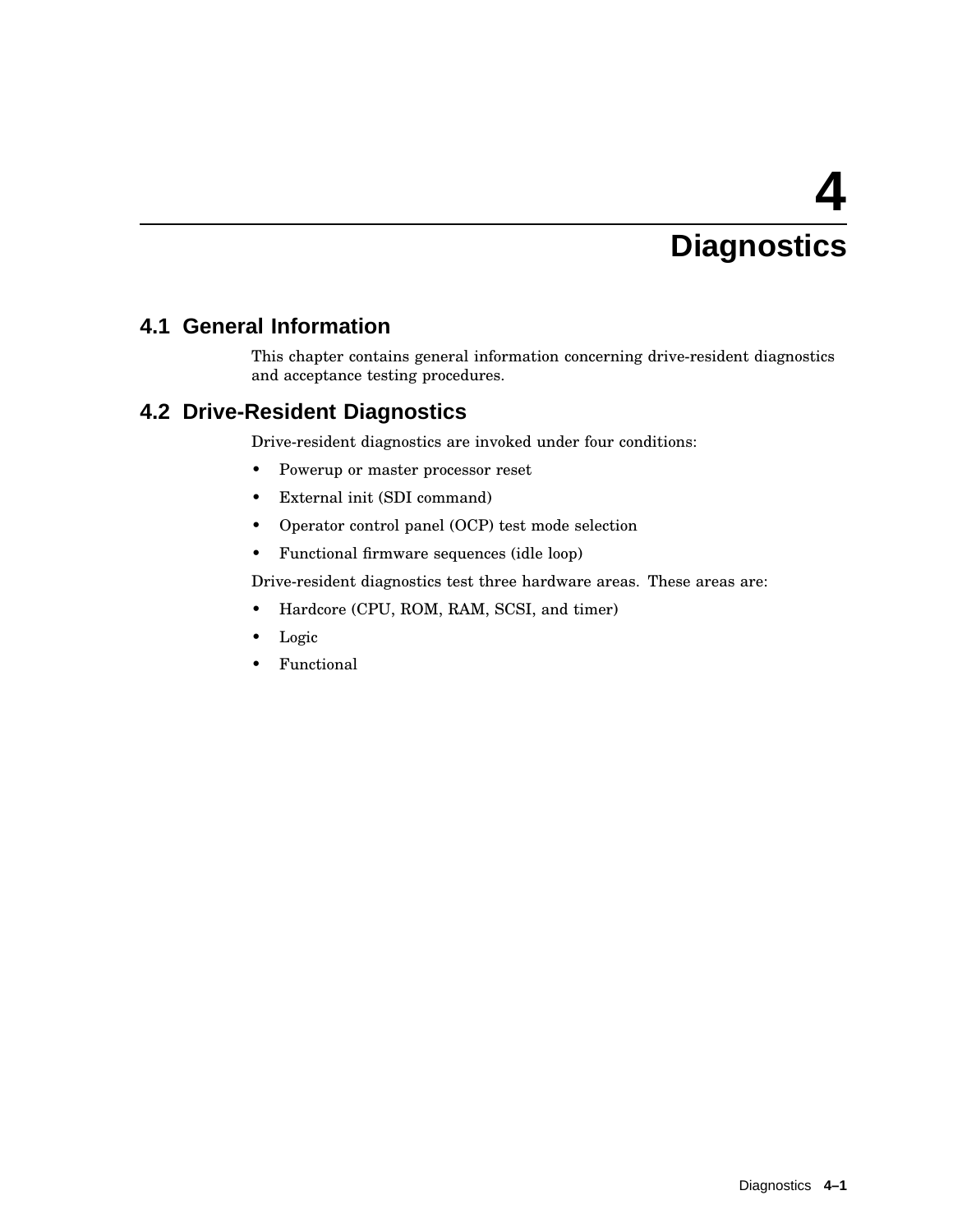#### **Diagnostics 4.2 Drive-Resident Diagnostics**

#### **4.2.1 Powerup Resident Diagnostics**

The drive-resident diagnostics that run at powerup or master processor reset run without manual intervention in the following order:

- Master CPU test
- Master ROM test
- Master RAM test
- Master timer test
- Servo data bus loopback test
- Head select test

## **4.3 Test Selection from the OCP**

Use the following procedure to select and run resident diagnostics from the OCP (Figure 4–1):

- 1. Select the Test switch. (Test defaults to zero.)
- 2. Select the Write Protect switch to initiate resident diagnostics.
- 3. Select the diagnostic using Port A and Port B switches (Figure 4–1).
- 4. Start the test by selecting the Write Protect switch.
- 5. Stop the test by selecting the Port A or Port B switch.
- 6. Restart the test by selecting the Write Protect switch again.
- 7. Select the Test switch to exit the test mode.

Run the resident diagnostics from the OCP in the following order:

- 1. Test T 00: Drive spin down.
- 2. Test T 00: Drive spin up.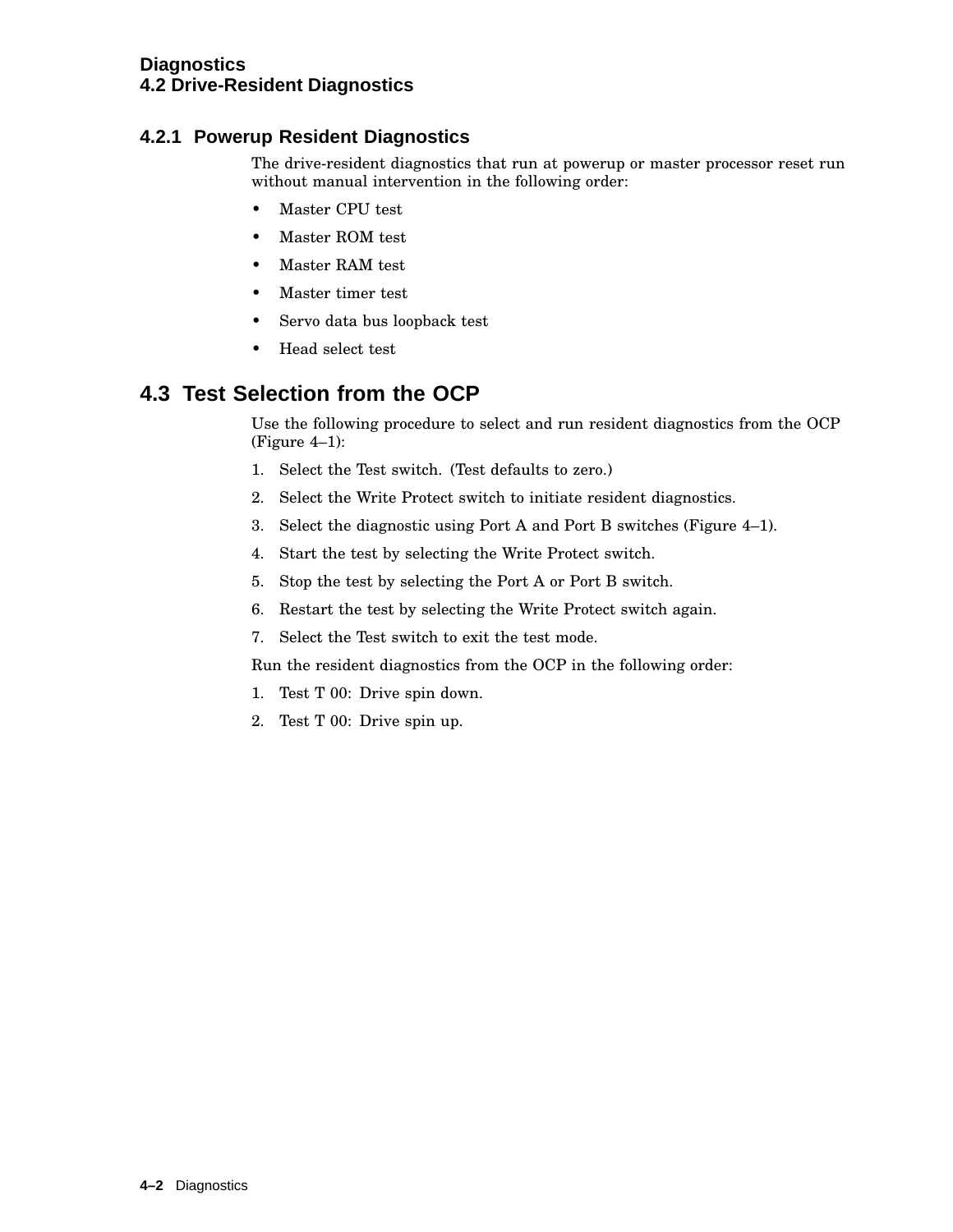

**Figure 4–1 Test Selection Flowchart**

\* Indicates Flashing Readout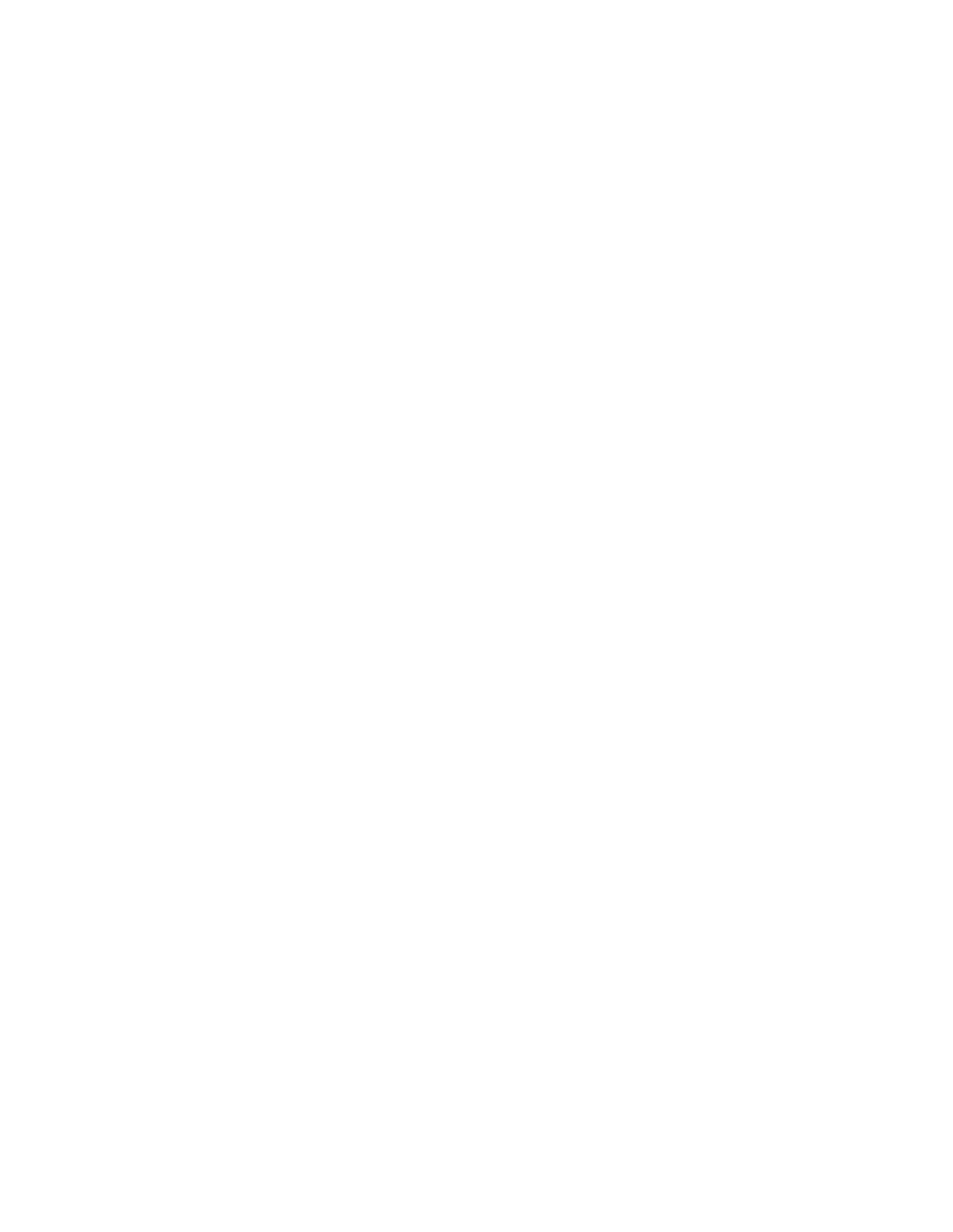**A**

## **Customer Equipment Maintenance**

This appendix will assist customers in maintaining their equipment to ensure the highest level of equipment performance and reliability. Specifically, this appendix addresses the maintenance of SA6xx/SA8xx storage array cabinet systems.

## **A.1 Customer Responsibilities**

The customer is directly responsible for:

- Supplying accessories, including storage racks, cabinetry, tables and chairs, as required.
- Making the appropriate documentation available in a location convenient to the system.
- Obtaining cleaning supplies specified in this appendix.
- Performing the specific equipment maintenance described in this appendix.

#### **A.1.1 Cleaning Supplies**

To properly maintain the equipment, the customer must acquire the following items and supplies:

- Vacuum cleaner with flexible hose and nonmetallic, soft-bristle brush attachment
- Isopropyl alcohol (at least 91%) (PN 29-19665)
- Lint-free tissues or cloths
- All-purpose spray cleaner

**Caution**

When using spray cleaner, do not spray the cleaner directly into computer equipment. This could adversely affect equipment reliability or damage electrical components.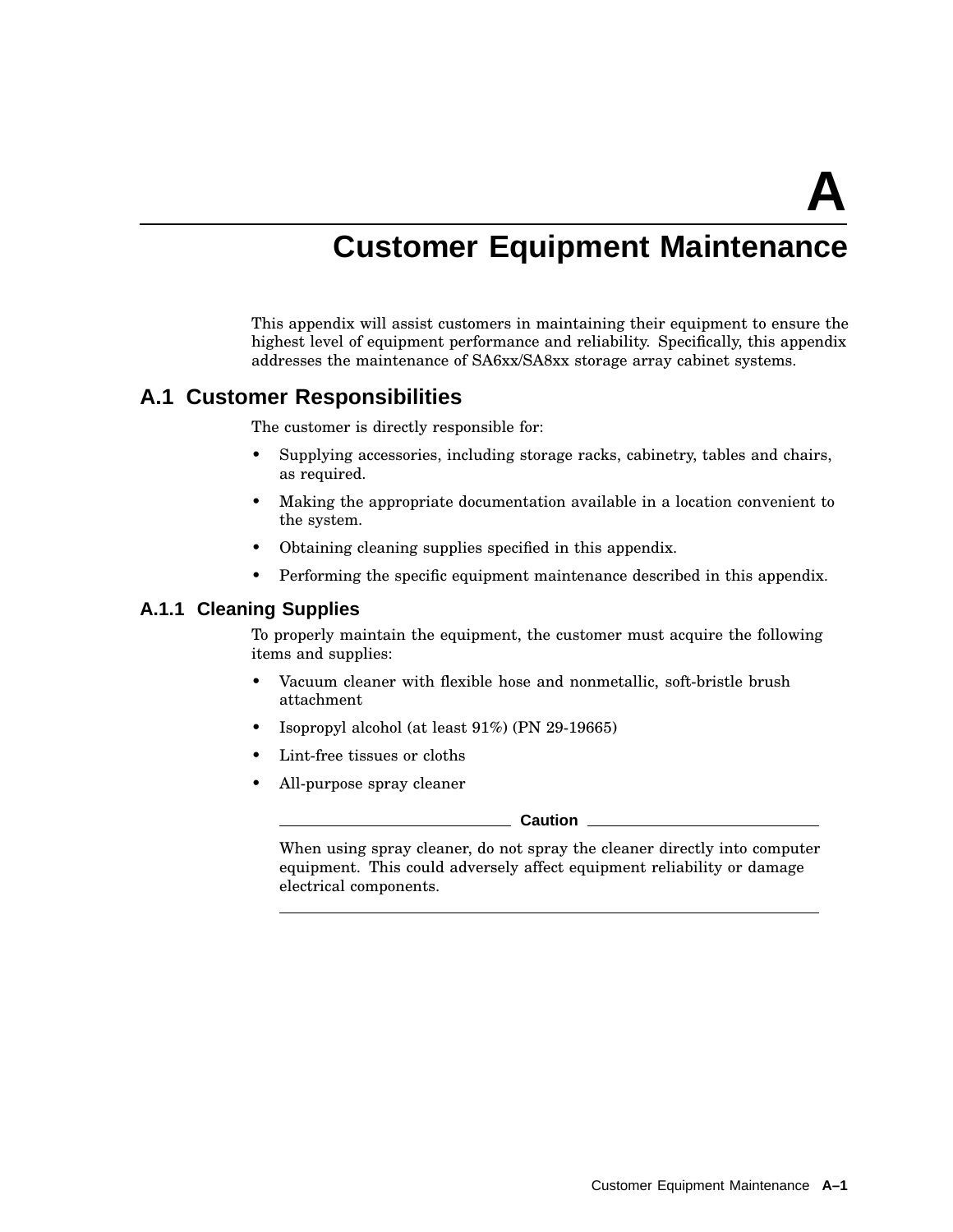## **A.1.2 Ongoing Equipment Care**

Routine care of the equipment should be done on a regular basis:

- Keep the immediate area in front of the storage array cabinets free of obstructions.
- Keep the exterior of the cabinets and the surrounding area clean. Use a lint-free cloth and isopropyl alcohol to remove sticky residue left on painted surfaces by customer cabinet number labels, and so forth.
- Maintain the site temperature/humidity to comply with Digital's recommended environmental range (reference product-specific documentation). This will ensure that the highest product reliability and product life goals are achieved.

#### **A.1.3 Monthly Equipment Maintenance**

The following tasks should be performed on a monthly basis, or more often if environment warrants:

**Caution**

Avoid touching the operator control panel switches during cleaning operations. The state of the drives could change and affect the operation of the subsystem.

- Vacuum and/or wipe top of storage array cabinet with a lint-free cloth.
- With a soft-bristle brush attachment, vacuum the air vent grill on the front door of the storage array cabinet. Leave the front door assembly attached to the storage array cabinet while vacuuming.

#### **A.1.4 Maintenance Records**

Digital suggests that the customer keep an accurate log of all equipment maintenance. A maintenance log form for SA6xx/SA8xx storage array cabinets is included in this appendix for customer use. This form may be reproduced and inserted in the customer's site management guide for record-keeping purposes.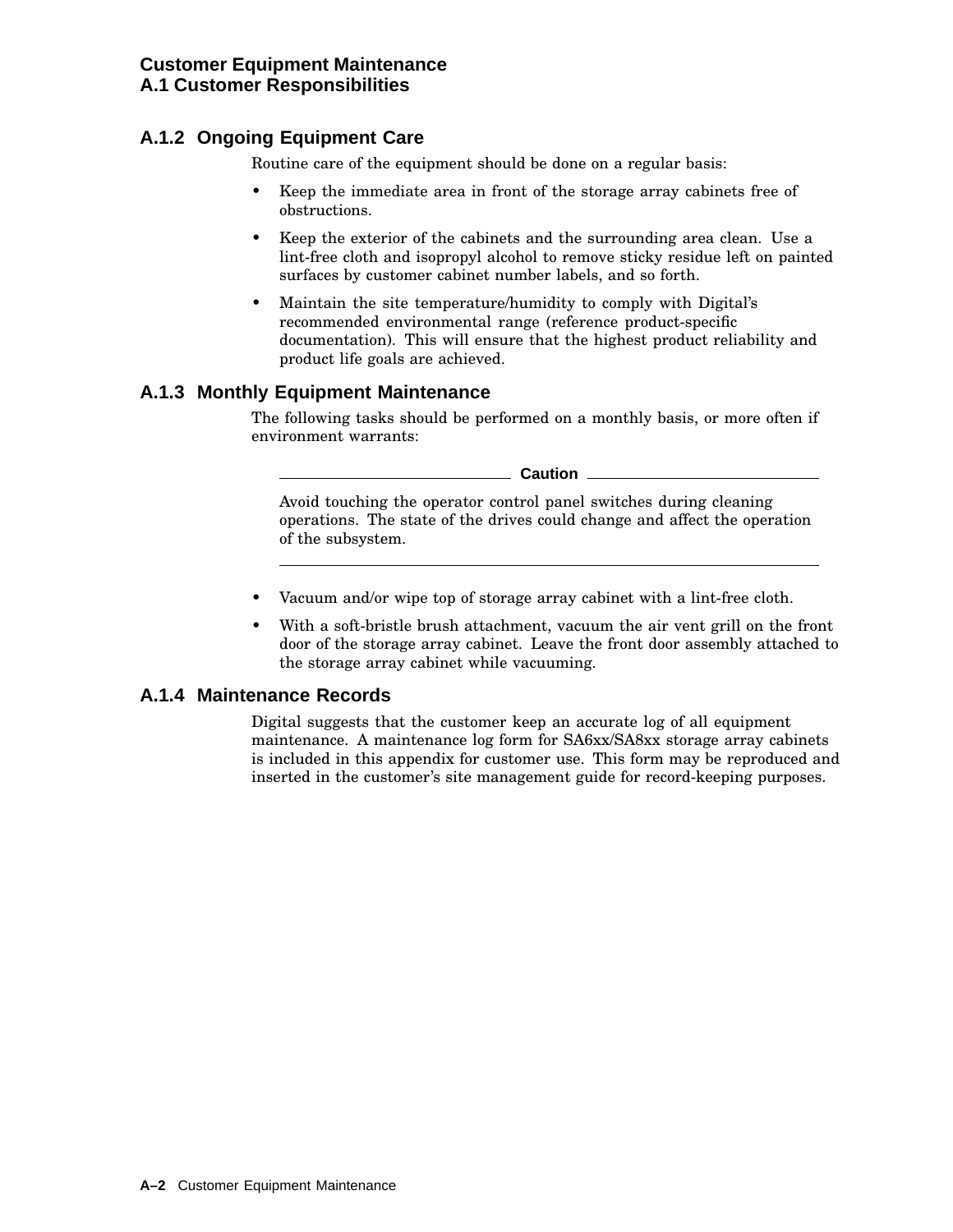#### **Customer Equipment Maintenance A.1 Customer Responsibilities**

| DATE OF<br>SERVICE | TYPE OF SERVICE PERFORMED | CABINET S/N | CABINET S/N | CABINET S/N CABINET S/N |  |
|--------------------|---------------------------|-------------|-------------|-------------------------|--|
|                    |                           |             |             |                         |  |
|                    |                           |             |             |                         |  |
|                    |                           |             |             |                         |  |
|                    |                           |             |             |                         |  |
|                    |                           |             |             |                         |  |
|                    |                           |             |             |                         |  |
|                    |                           |             |             |                         |  |
|                    |                           |             |             |                         |  |
|                    |                           |             |             |                         |  |
|                    |                           |             |             |                         |  |
|                    |                           |             |             |                         |  |
|                    |                           |             |             |                         |  |
|                    |                           |             |             |                         |  |
|                    |                           |             |             |                         |  |
|                    |                           |             |             |                         |  |
|                    |                           |             |             |                         |  |
|                    |                           |             |             |                         |  |
|                    |                           |             |             |                         |  |
|                    |                           |             |             |                         |  |
|                    |                           |             |             |                         |  |
|                    |                           |             |             |                         |  |
|                    |                           |             |             |                         |  |
|                    |                           |             |             |                         |  |
|                    |                           |             |             |                         |  |

#### **Figure A–1 Customer Equipment Maintenance Log CUSTOMER EQUIPMENT MAINTENANCE LOG FOR STORAGE ARRAY CABINETS**

CXO-2964A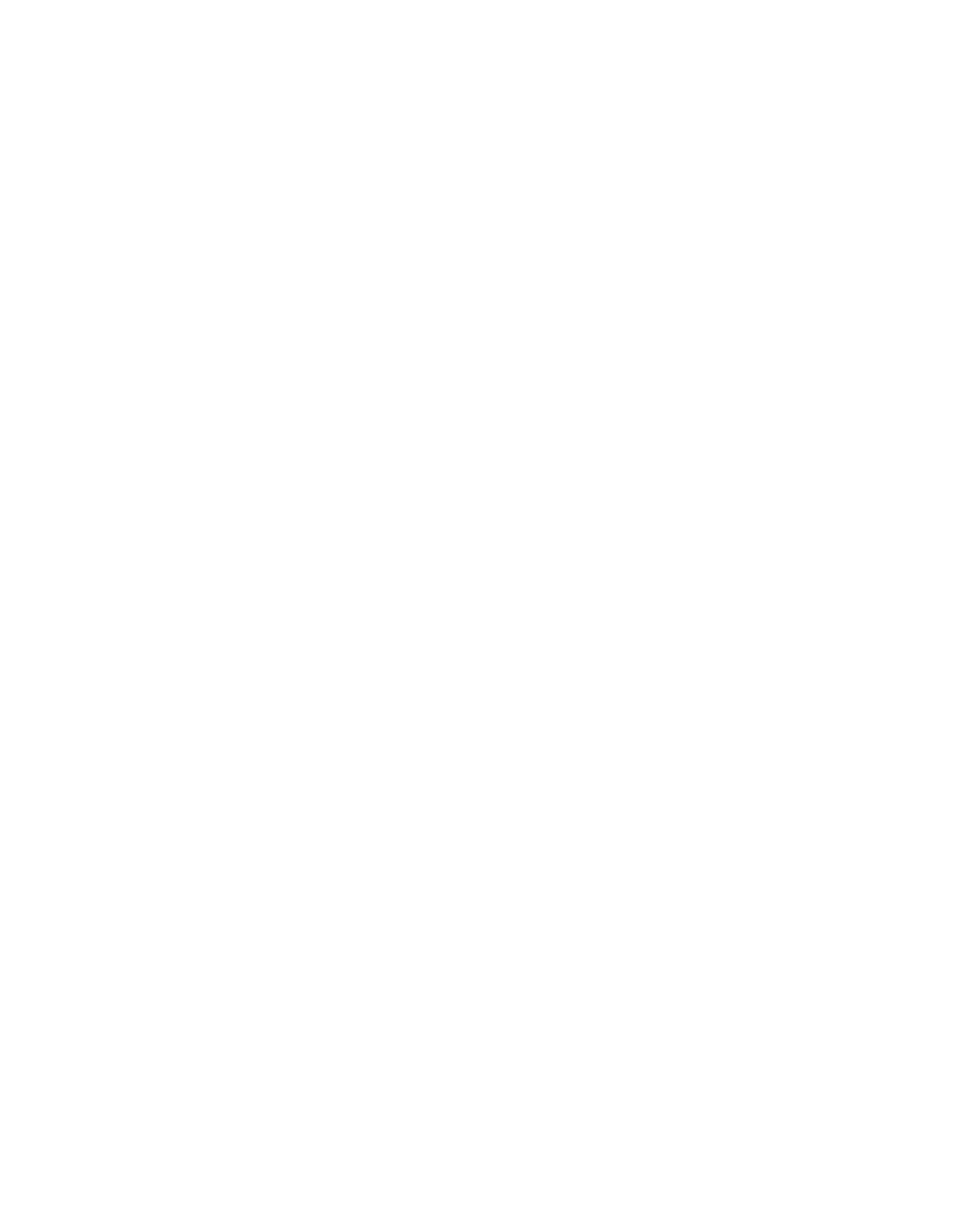## **Index**

## **A**

AC power wiring, 2–7

## **C**

configurations ESE50 SSD subsystem, 1–3 controllers 881 power, 2–5 customer equipment maintenance, A–1 customer equipment maintenance log, A–3

## **D**

data rates, 1–9 descriptions ESE50 SSD, 1–1 diagnostics drive-resident, 1–4, 1–5, 4–1 sequence, 4–2 documentation related, v DSA/SDI compatibility, 1–1 dual-port configuration, 1–4

## **E**

electrical specifications, 1–10 electrostatic discharge, 1–7 ESD wrist strap, 1–8

## **G**

grounding static protection, 1–7

## **H**

hardware maintainability, 1–4

#### **I**

I/O port label location, 2–4 idle loop, 1–5 input current (amps), 1–10 inrush current, 1–9

## **M**

maintenance strategy, 1–9

## **O**

**OCP** functions, 3–1 lamp testing, 3–2 switches and indicators, 3–1 operating modes RA90/RA92, 3–6 operating modes, ESE50 fault display mode setup, 3–6 normal mode setup, 3–6 test mode setup, 3–8 operator control panel See OCP, 1–4

## **P**

performance, 1–9 physical dimensions, 1–9 power cord installation internal, 2–4 power dissipation, 1–10 power precautions, 2–5 powerup problems, 3–2 resident diagnostics, 1–5, 3–2, 4–2 preventive maintenance, 1–4 programming drive unit address, 3–4

## **R**

related documentation, v

## **S**

safety precautions, 2–5 SDI cable installation external, 2–4 internal, 2–4